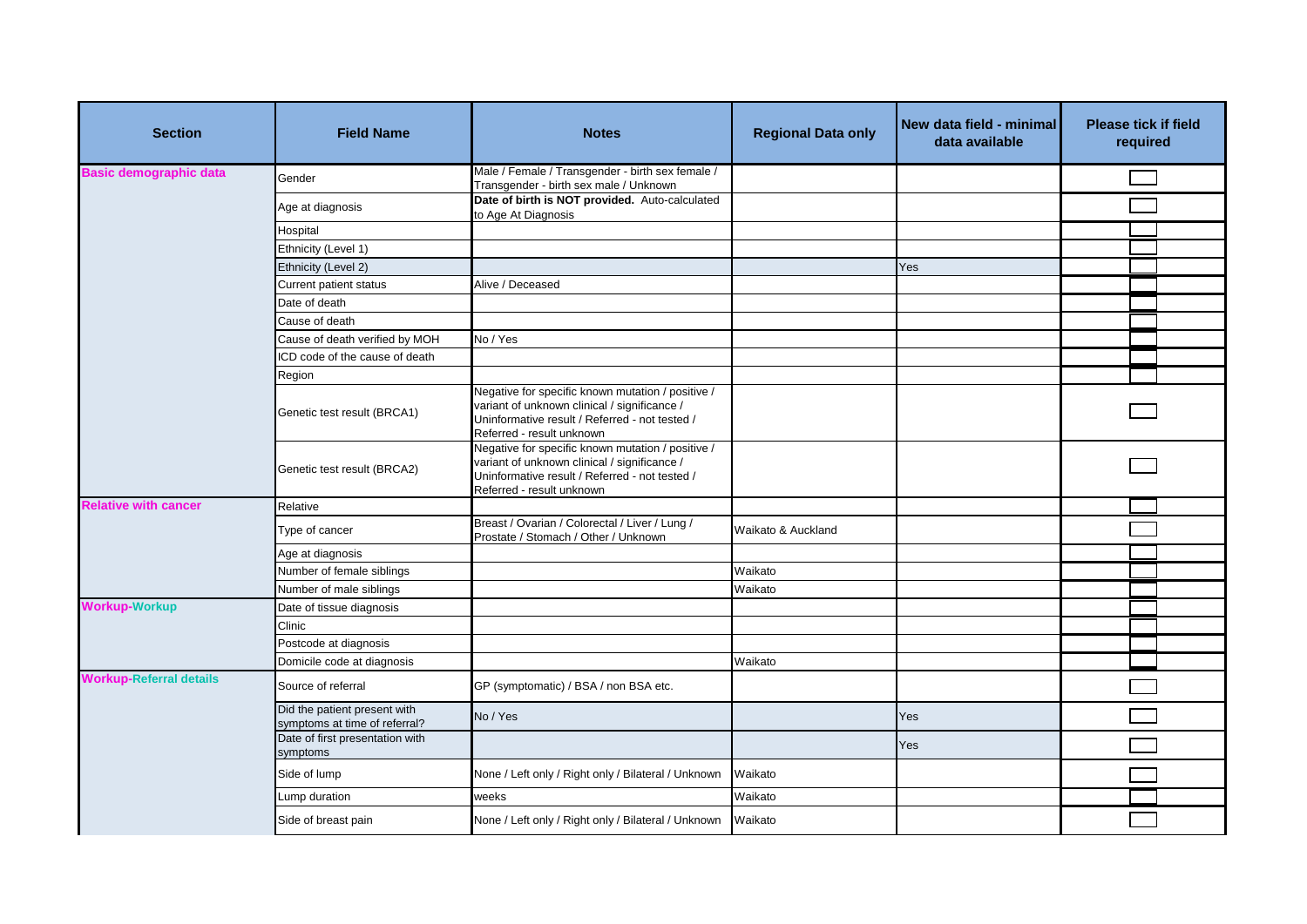|                                  | Pain duration                                               | weeks                                                                                                                      | Waikato |     |  |
|----------------------------------|-------------------------------------------------------------|----------------------------------------------------------------------------------------------------------------------------|---------|-----|--|
|                                  | Pain severity                                               | Mild / Moderate / Severe / Unknown                                                                                         | Waikato |     |  |
|                                  | Pain related to menstrual cycle                             |                                                                                                                            | Waikato |     |  |
|                                  | Side of nipple change                                       | None / Left only / Right only / Bilateral / Unknown                                                                        | Waikato |     |  |
|                                  | Nipple change duration                                      | weeks                                                                                                                      | Waikato |     |  |
|                                  | Nipple change                                               | Inversion / Scaliness / Ulceration / Discharge /<br>Other                                                                  | Waikato |     |  |
|                                  | Side of skin change                                         | None / Left only / Right only / Bilateral / Unknown                                                                        | Waikato |     |  |
|                                  | Skin change duration                                        | weeks                                                                                                                      | Waikato |     |  |
|                                  | Skin change                                                 | Dimpling / Swelling / Redness                                                                                              | Waikato |     |  |
|                                  | Description of other symptoms                               |                                                                                                                            | Waikato |     |  |
|                                  | Duration of presenting complaints                           | weeks                                                                                                                      | Waikato |     |  |
| <b>Workup-Risk factors</b>       | DHB of diagnosis                                            |                                                                                                                            | Waikato |     |  |
|                                  | Previous breast cancer surgery                              | None / Same breast / Contralateral breast / Both<br>breasts / Unknown                                                      | Waikato |     |  |
|                                  | Diagnosis date of previous breast<br>cancer                 |                                                                                                                            | Waikato |     |  |
|                                  | Previous breast cancer surgery date                         |                                                                                                                            |         | Yes |  |
|                                  | Height at diagnosis                                         | cm                                                                                                                         |         |     |  |
|                                  | Weight at diagnosis                                         | kg                                                                                                                         |         |     |  |
|                                  | Menopausal status                                           | Pre / Peri / Post / Unknown                                                                                                |         |     |  |
|                                  | Gestational status at diagnosis                             | Not pregnant (now or in last 12months) / Recently<br>pregnant (within the last 12months) / Currently<br>pregnant / Unknown |         |     |  |
|                                  | Date of last period                                         |                                                                                                                            | Waikato | Yes |  |
|                                  | Date of menopause                                           |                                                                                                                            |         | Yes |  |
|                                  | Previous hysterectomy                                       | No / Yes                                                                                                                   | Waikato |     |  |
|                                  | Previous oophorectomy                                       | No / Unliateral / Bilateral / Unknown                                                                                      | Waikato |     |  |
|                                  | Date of previous oophorectomy                               |                                                                                                                            | Waikato |     |  |
|                                  | Hormone replacement therapy                                 | None / Current / Previous / Unknown                                                                                        |         |     |  |
|                                  | Duration of HRT                                             | years                                                                                                                      |         |     |  |
|                                  | Date HRT stopped                                            |                                                                                                                            |         |     |  |
|                                  | OCP or other hormonal contraception<br>in the last 3 months | No / Yes                                                                                                                   | Waikato |     |  |
|                                  | Name of OCP / hormonal<br>contraception                     |                                                                                                                            | Waikato |     |  |
|                                  | Total years OCP used                                        | years                                                                                                                      |         |     |  |
| <b>Workup-Other risk factors</b> | Age at first period                                         | years                                                                                                                      | Waikato |     |  |
|                                  | Number of births                                            | births                                                                                                                     | Waikato |     |  |
|                                  | Age at first birth                                          | years                                                                                                                      | Waikato |     |  |
|                                  | Breast feeding duration                                     | months                                                                                                                     | Waikato |     |  |
|                                  | Exercise hours per week                                     | hours                                                                                                                      | Waikato |     |  |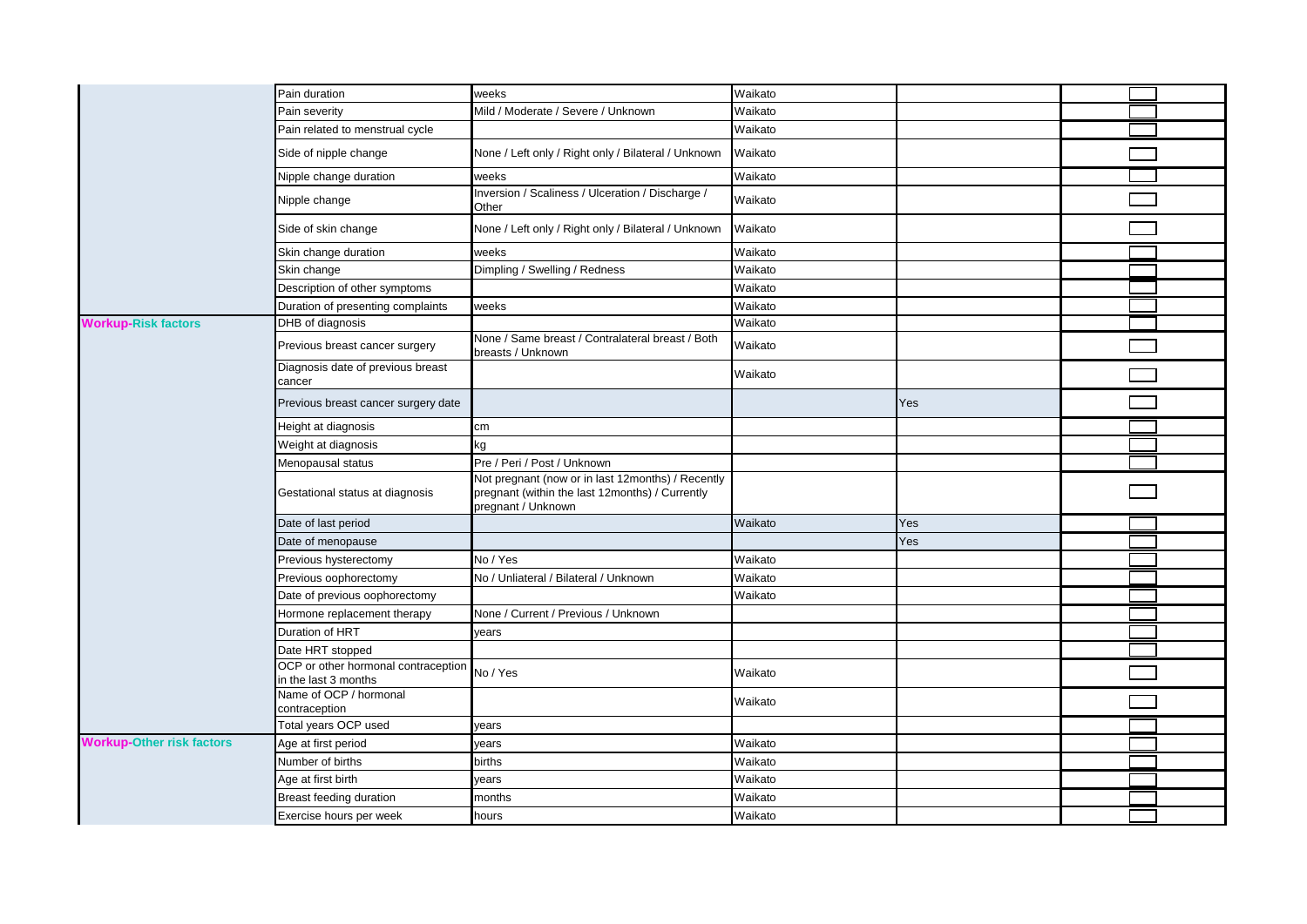|                                                          | Alcohol consumption per week              | units                                                                                                                                                                            | Waikato                |  |
|----------------------------------------------------------|-------------------------------------------|----------------------------------------------------------------------------------------------------------------------------------------------------------------------------------|------------------------|--|
|                                                          | Smoking status                            | Never smoked / Non-smoker exposed to tobacco<br>smoke / Ex-smoker > 12 months / Ex-smoker <<br>12 months / Current smoker / Unknown                                              | Waikato                |  |
|                                                          | Number of cigarettes per day              |                                                                                                                                                                                  | Waikato                |  |
|                                                          | Years smoked                              | vears                                                                                                                                                                            | Waikato                |  |
|                                                          | <b>ECOG</b> status                        | 0 - Fully active / 1 - Restricted in strenuous activity<br>2 - Ambulatory and capable of self care / 3 -<br>Limited self care / 4 - Completely disabled / Not<br>stated          | Waikato                |  |
|                                                          | Charlson comorbidities                    |                                                                                                                                                                                  | Waikato                |  |
|                                                          | Charlson comorbidity score                |                                                                                                                                                                                  | Waikato                |  |
| <b>Workup-Previous history</b>                           | Breast reconstruction                     | No / Left / Right / Bilateral                                                                                                                                                    | Waikato & Christchurch |  |
|                                                          | Date of breast reconstruction             |                                                                                                                                                                                  | Waikato & Christchurch |  |
|                                                          | <b>Breast implant</b>                     | No / Left / Right / Bilateral                                                                                                                                                    | Waikato & Christchurch |  |
|                                                          | Date of breast implant                    |                                                                                                                                                                                  | Waikato & Christchurch |  |
|                                                          | Needle biopsy                             | No / Left / Right / Bilateral                                                                                                                                                    | Waikato & Christchurch |  |
|                                                          | Date of needle biopsy                     |                                                                                                                                                                                  | Waikato & Christchurch |  |
|                                                          | Benign lump removed                       | No / Left / Right / Bilateral                                                                                                                                                    | Waikato & Christchurch |  |
|                                                          | Date benign lump removed                  |                                                                                                                                                                                  | Waikato & Christchurch |  |
|                                                          | Breast cyst                               | No / Left / Right / Bilateral                                                                                                                                                    | Waikato & Christchurch |  |
|                                                          | Date of breast cyst                       |                                                                                                                                                                                  | Waikato & Christchurch |  |
|                                                          | <b>Breast abscess</b>                     | No / Left / Right / Bilateral                                                                                                                                                    | Waikato & Christchurch |  |
|                                                          | Date of breast abscess                    |                                                                                                                                                                                  | Waikato & Christchurch |  |
|                                                          | Other significant past history            |                                                                                                                                                                                  | Waikato & Christchurch |  |
| <b>Workup-Breast findings at</b><br>clinical examination | Presenting complaint                      | Screen detected / Lump / Pain / Nipple change /<br>Skin change / Other findings                                                                                                  |                        |  |
|                                                          | Nipple discharge                          | None / Clear / Bloodstained / Mucky / Other                                                                                                                                      | Waikato & Christchurch |  |
|                                                          | Suspicious lymph nodes found              | None / Left only / Right only / Left & right                                                                                                                                     | Waikato & Christchurch |  |
|                                                          | Axilla nodes examination                  | Normal / Mobile / Fleshy/benign / Indeterminate /<br>Hard/suspicious / Fixed/matted / Not examined /<br>Data not available                                                       | Waikato                |  |
|                                                          | Axilla clinical probability code          | Normal / Benign / Probably benign / Indeterminate<br>Probably malignant / Malignant                                                                                              | Waikato                |  |
|                                                          | Axilla clinical plan outcome code         | No further investigation / Mag views / Ultrasound /<br>Ductogram / MRI/other / Clinical assessment /<br>FNA / Core biopsy / Surgery / Definitive diagnosis<br>treatment required | Waikato                |  |
|                                                          | Suspicious supraclavicular nodes<br>found | None / Left only / Right only / Left & right                                                                                                                                     | Waikato                |  |
|                                                          | SCF nodes examination                     | Normal / Mobile / Fleshy/benign / Indeterminate /<br>Hard/suspicious / Fixed/matted / Not examined /<br>Data not available                                                       | Waikato                |  |
|                                                          | SCF clinical probability code             | Normal / Benign / Probably benign / Indeterminate<br>Probably malignant / Malignant                                                                                              | Waikato                |  |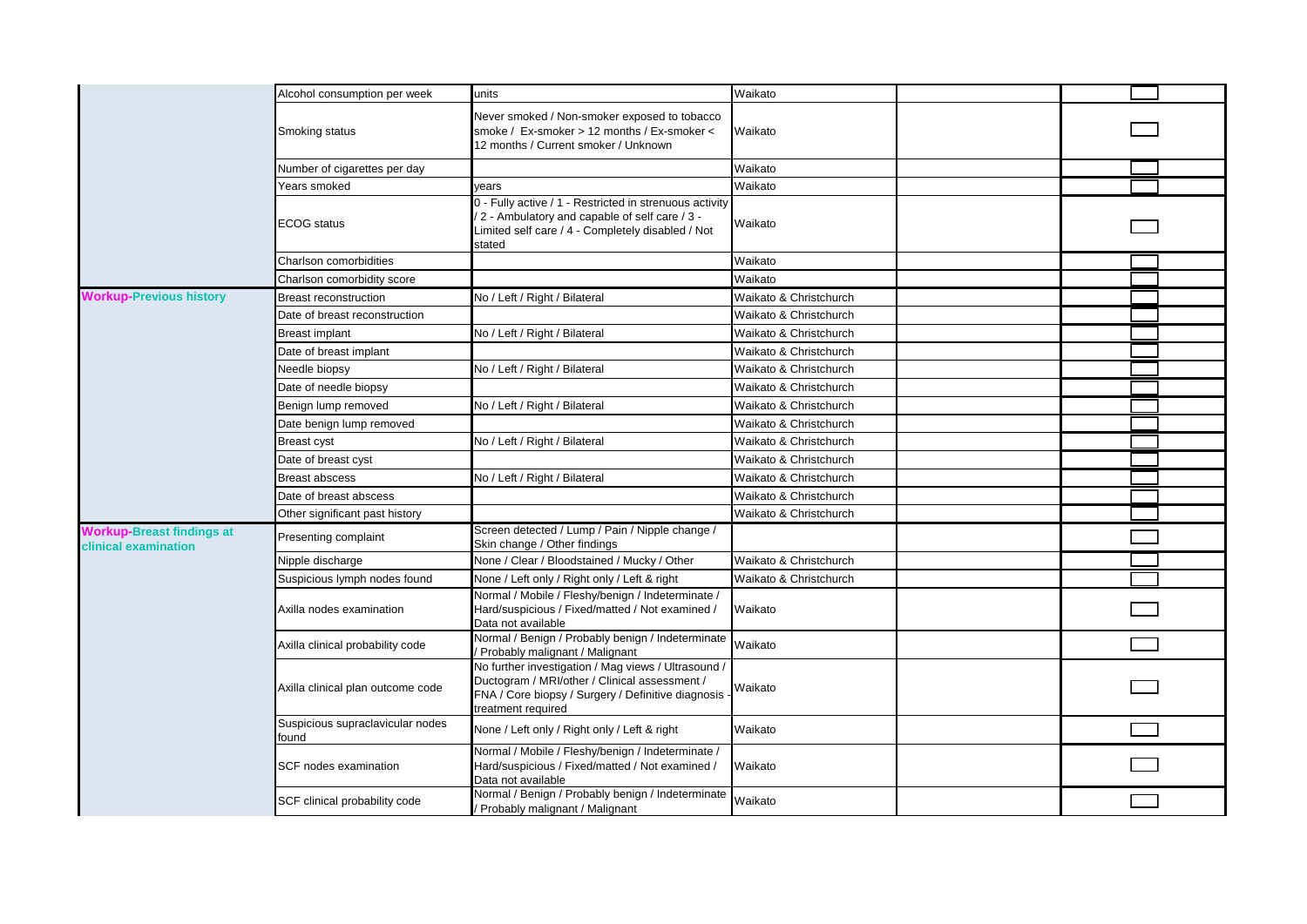|                                                | SFC clinical plan outcome code                                   | No further investigation / Mag views / Ultrasound /<br>Ductogram / MRI/other / Clinical assessment /<br>FNA / Core biopsy / Surgery / Definitive diagnosis                      | Waikato |     |  |
|------------------------------------------------|------------------------------------------------------------------|---------------------------------------------------------------------------------------------------------------------------------------------------------------------------------|---------|-----|--|
|                                                |                                                                  | treatment required                                                                                                                                                              |         |     |  |
|                                                | Clinical examination                                             | Positive result / Negative result                                                                                                                                               |         |     |  |
|                                                | Mammography                                                      | Positive result / Negative result                                                                                                                                               |         |     |  |
|                                                | Ultrasound                                                       | Positive result / Negative result                                                                                                                                               |         |     |  |
|                                                | FNA / Cytology                                                   | Positive result / Negative result                                                                                                                                               |         |     |  |
|                                                | Core Biopsy                                                      | Positive result / Negative result                                                                                                                                               |         |     |  |
|                                                | Excision biopsy                                                  | Positive result / Negative result                                                                                                                                               |         |     |  |
|                                                | Hookwire WLE                                                     | Positive result / Negative result                                                                                                                                               |         |     |  |
|                                                | Punch biopsy                                                     | Positive result / Negative result                                                                                                                                               |         |     |  |
|                                                | MRI                                                              | Positive result / Negative result                                                                                                                                               |         |     |  |
|                                                | CT scan                                                          | Positive result / Negative result                                                                                                                                               |         |     |  |
|                                                | Other                                                            | Positive result / Negative result                                                                                                                                               |         |     |  |
|                                                | Details of other pre-operative<br>diagnostic method              |                                                                                                                                                                                 |         |     |  |
|                                                | Clinical T stage based on primary<br>tumour                      |                                                                                                                                                                                 | Waikato |     |  |
|                                                | Clinical N stage                                                 |                                                                                                                                                                                 | Waikato |     |  |
|                                                | Clinical M stage                                                 |                                                                                                                                                                                 | Waikato |     |  |
|                                                | Clinical trial                                                   | No / Yes                                                                                                                                                                        |         |     |  |
|                                                | Name of trial                                                    |                                                                                                                                                                                 |         |     |  |
| esions-Location of suspicious<br><b>lesion</b> | Bilateral synchronous breast cancer                              | No / Yes                                                                                                                                                                        |         |     |  |
|                                                | Breast side                                                      | Left / Right                                                                                                                                                                    |         |     |  |
|                                                | Location quadrant                                                | Lateral / Medial / Superior / Inferior / Central /<br>UOQ/Supero-lateral / UIQ/Supero-medial /<br>LOQ/Infero-lateral / LIQ/Infero-medial / Axillary tail<br>Unspecified/Unknown |         |     |  |
|                                                | Location clockface                                               | $0 - 14$                                                                                                                                                                        |         |     |  |
|                                                | Location zone                                                    | 0/1/2/3/4/5/More than 1 zone / Not<br>stated/Unknown                                                                                                                            | Waikato |     |  |
|                                                | Distance from nipple                                             | mm                                                                                                                                                                              |         |     |  |
| <b>Lesions-Mammography</b>                     | Date of mammography                                              |                                                                                                                                                                                 |         |     |  |
|                                                | Site / Health facility of mammography Public / Private / Unknown |                                                                                                                                                                                 |         | Yes |  |
|                                                | Carcinoma visible on mammography                                 | No / Yes / Unknown                                                                                                                                                              |         |     |  |
|                                                | Size on mammography                                              | mm                                                                                                                                                                              |         |     |  |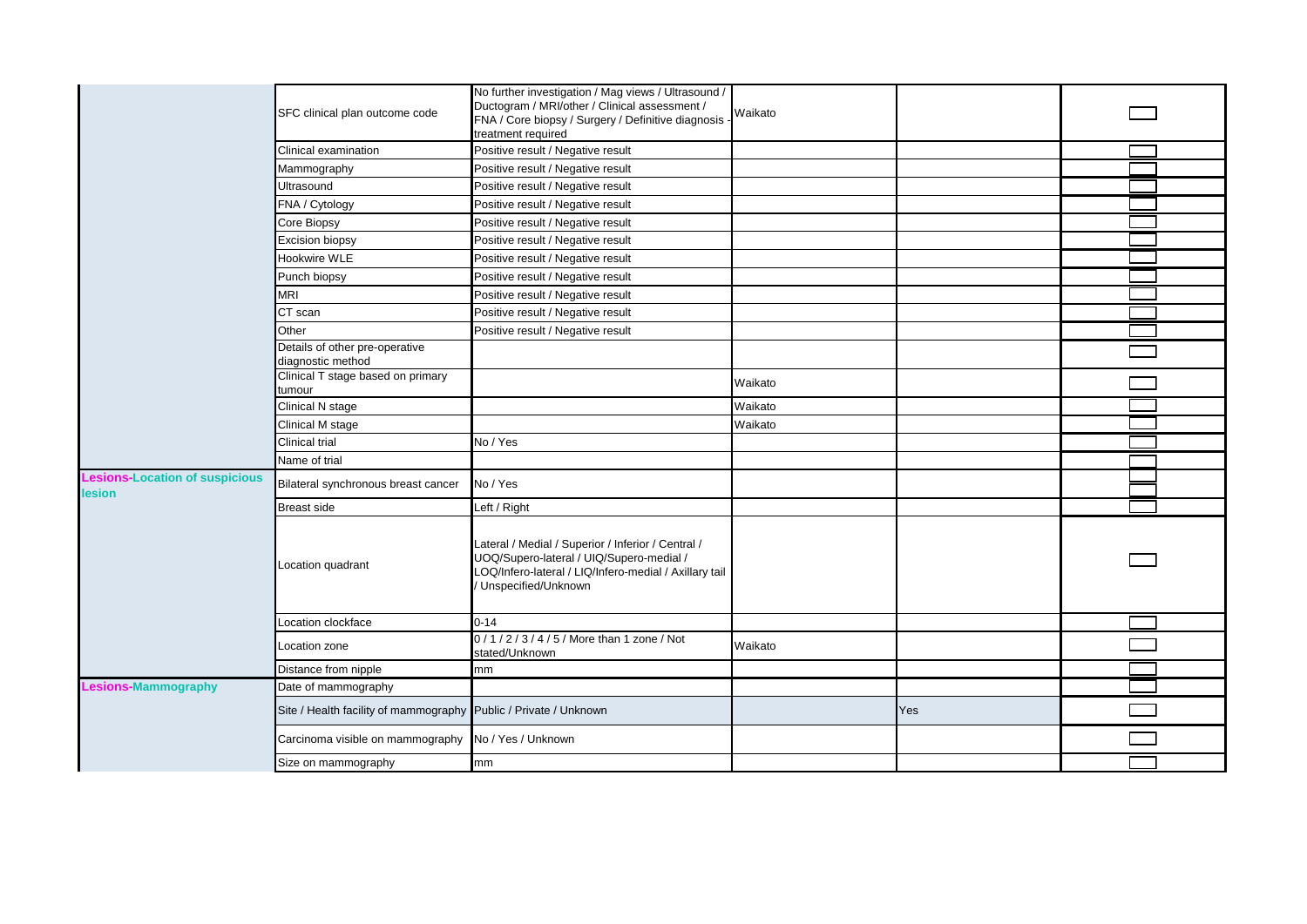|  |                    | Mammography features                                                                              | Normal / Architectural distortion / Asymmetric<br>density / Calcification / Density replacing whole<br>breast / Discrete mass / III defined mass /<br>Indeterminate / Irregular mass / Lobulated /<br>Microcalcification / Multiple masses / Non-specific<br>density / Spiculated mass (stellate lesion) / Subtle<br>distortion / Well defined mass / Not stated |                        |     |  |
|--|--------------------|---------------------------------------------------------------------------------------------------|------------------------------------------------------------------------------------------------------------------------------------------------------------------------------------------------------------------------------------------------------------------------------------------------------------------------------------------------------------------|------------------------|-----|--|
|  |                    | Mammography result                                                                                | Normal/ definitely benign / Probably benign /<br>Indeterminate / Suspicious / Malignant / Unknown                                                                                                                                                                                                                                                                |                        |     |  |
|  |                    | Microcalcification maximum extent                                                                 | mm                                                                                                                                                                                                                                                                                                                                                               |                        |     |  |
|  |                    | Distribution of calcifications                                                                    | Single cluster / Multiple clusters / Scattered /<br>Segmented / Unknown                                                                                                                                                                                                                                                                                          |                        |     |  |
|  |                    | Overall breast density                                                                            | Predominantly fatty / Predominantly dense / Mixed                                                                                                                                                                                                                                                                                                                |                        |     |  |
|  |                    | Significant changes since last<br>mammogram                                                       | No / Yes                                                                                                                                                                                                                                                                                                                                                         |                        |     |  |
|  |                    | Date of last mammogram                                                                            |                                                                                                                                                                                                                                                                                                                                                                  |                        |     |  |
|  |                    | Time since last mammogram                                                                         | months                                                                                                                                                                                                                                                                                                                                                           | Waikato                |     |  |
|  |                    | Suspicious lymph nodes detected on<br>mammogram                                                   | No / Yes                                                                                                                                                                                                                                                                                                                                                         | Waikato & Christchurch |     |  |
|  | Lesions-Ultrasound | Date of ultrasound                                                                                |                                                                                                                                                                                                                                                                                                                                                                  |                        |     |  |
|  |                    | Site / Health facility of ultrasound                                                              | Public / Private / Unknown                                                                                                                                                                                                                                                                                                                                       |                        | Yes |  |
|  |                    | Carcinoma visible on ultrasound                                                                   | No / Yes / Unknown                                                                                                                                                                                                                                                                                                                                               |                        |     |  |
|  |                    | Size on ultrasound                                                                                | mm                                                                                                                                                                                                                                                                                                                                                               |                        |     |  |
|  |                    | <b>Ultrasound features</b>                                                                        | Normal breast / Acoustic shadowing / Calcification<br>Cyst(s) / Distortion / Heterogeneous/mixed<br>echogenicity / Hypoechoic region / Indeterminate /<br>Lobulated / Oedema / Sebaceous cyst / Solid,<br>cystic - suspicious / Solid & probably benign /<br>Solid & probably malignant / Spiculated mass /<br>Not stated                                        |                        |     |  |
|  | Ultrasound result  | Normal/ definitely benign / Probably benign /<br>Indeterminate / Suspicious / Malignant / Unknown |                                                                                                                                                                                                                                                                                                                                                                  |                        |     |  |
|  |                    | Suspicious lymph nodes detected on<br>ultrasound                                                  | No / Yes                                                                                                                                                                                                                                                                                                                                                         | Waikato & Christchurch |     |  |
|  | <b>Lesions-MRI</b> | Date of MRI                                                                                       |                                                                                                                                                                                                                                                                                                                                                                  |                        |     |  |
|  |                    | Site / Health facility of MRI                                                                     | Public / Private / Unknown                                                                                                                                                                                                                                                                                                                                       |                        | Yes |  |
|  |                    |                                                                                                   |                                                                                                                                                                                                                                                                                                                                                                  |                        |     |  |
|  |                    | Carcinoma visible on MRI                                                                          | No / Yes / Unknown                                                                                                                                                                                                                                                                                                                                               |                        |     |  |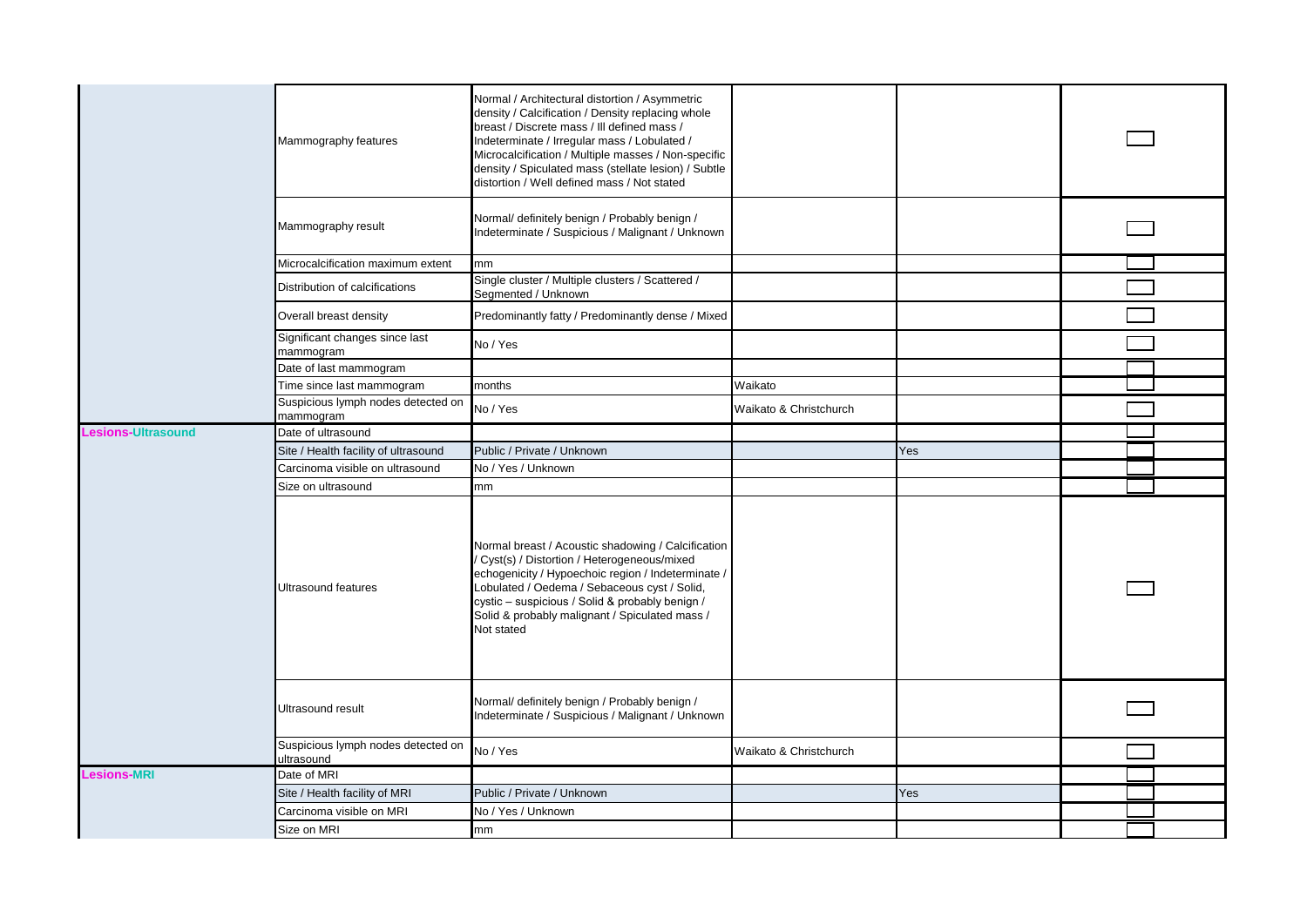|                                    | Suspicious lymph nodes detected on<br><b>MRI</b>            | No / Yes                                                                                                                                                                                         | Waikato & Christchurch |     |  |
|------------------------------------|-------------------------------------------------------------|--------------------------------------------------------------------------------------------------------------------------------------------------------------------------------------------------|------------------------|-----|--|
| Lesions-Cytopathology - FNA        | Date of FNA                                                 |                                                                                                                                                                                                  |                        |     |  |
|                                    | Site / Health facility of procedure                         | Public / Private / Unknown                                                                                                                                                                       |                        | Yes |  |
|                                    | FNA laboratory                                              |                                                                                                                                                                                                  |                        |     |  |
|                                    | FNA specimen type localization                              | Not done / Palpation / Ultrasound guided /<br>Stereotactic / Unknown                                                                                                                             |                        |     |  |
|                                    | FNA (cytology) breast result                                | Inadequate/unsatisfactory specimen (C1) / Benign<br>(C2) / Uncertain/ Indeterminate (C3) / Suspicious<br>of malignancy (C4) / Malignant (C5)                                                     |                        |     |  |
|                                    | Diagnosis pathology axillary nodes<br>sampled - FNA         | No / FNA                                                                                                                                                                                         | Waikato & Christchurch |     |  |
|                                    | FNA (cytology) node result                                  | Inadequate/unsatisfactory specimen / Benign /<br>Uncertain/ Indeterminate / Suspicious of<br>malignancy / Malignant                                                                              | Waikato & Christchurch |     |  |
| Lesions-Cytopathology - core       | Date of core biopsy                                         |                                                                                                                                                                                                  |                        |     |  |
| biopsy                             | Core biopsy laboratory                                      |                                                                                                                                                                                                  |                        |     |  |
|                                    | Core biopsy specimen type<br>localization                   | Not done / Palpation / Ultrasound guided /<br>Stereotactic / Unknown                                                                                                                             |                        |     |  |
|                                    | Core biopsy breast result                                   | Normal (B1) / Benign (B2) / Uncertain malignant<br>potential/ indeterminate (B3) / Suspicious (B4) /<br>Malignant in situ (B5a) / Malignant invasive (B5b) /<br>Not assessable / Other (specify) |                        |     |  |
|                                    | Morphology of invasive carcinoma                            | Ductal / Lobular / Other                                                                                                                                                                         |                        | Yes |  |
|                                    | Core biopsy invasive cancer grade                           | 1/2/3/Unknown/not assessable                                                                                                                                                                     |                        |     |  |
|                                    | Core biopsy lymphovascular invasion                         |                                                                                                                                                                                                  |                        |     |  |
|                                    | seen                                                        | No / Probable / Definite                                                                                                                                                                         | Christchurch           |     |  |
|                                    | Core biopsy DCIS grade                                      | Low / Intermediate / High                                                                                                                                                                        | Christchurch           |     |  |
|                                    | Diagnosis pathology axillary nodes<br>sampled - Core biopsy | No / Core biopsy                                                                                                                                                                                 | Waikato & Christchurch |     |  |
|                                    | Core biopsy node result                                     | Normal / Benign / Uncertain malignant potential/<br>indeterminate / Suspicious / Malignant / Not<br>assessable                                                                                   | Waikato & Christchurch |     |  |
|                                    | Core biopsy oestrogen result                                | Negative / Positive                                                                                                                                                                              |                        |     |  |
|                                    | Core biopsy ER Allred score                                 | $0 - 8$                                                                                                                                                                                          | Christchurch           |     |  |
|                                    | Core biopsy ER proportion staining                          | %                                                                                                                                                                                                | Waikato & Christchurch |     |  |
|                                    | Core biopsy ER staining intensity                           | Weak / Moderate / Strong                                                                                                                                                                         | Waikato & Christchurch |     |  |
|                                    | Core biopsy progesterone result                             | Negative / Positive                                                                                                                                                                              |                        |     |  |
|                                    | Core biopsy PR Allred score                                 | $0 - 8$                                                                                                                                                                                          | Christchurch           |     |  |
|                                    | Core biopsy PR proportion staining                          | %                                                                                                                                                                                                | Waikato & Christchurch |     |  |
|                                    | Core biopsy PR staining intensity                           | Weak / Moderate / Strong                                                                                                                                                                         | Waikato & Christchurch |     |  |
| <b>Surgery for primary cancer-</b> | Date of surgery                                             |                                                                                                                                                                                                  |                        |     |  |
| <b>Surgery for primary cancer</b>  | Side                                                        | Left / Right / Bilateral                                                                                                                                                                         |                        |     |  |
|                                    | Site / Health facility of surgery                           | Public / Private / Unknown                                                                                                                                                                       |                        |     |  |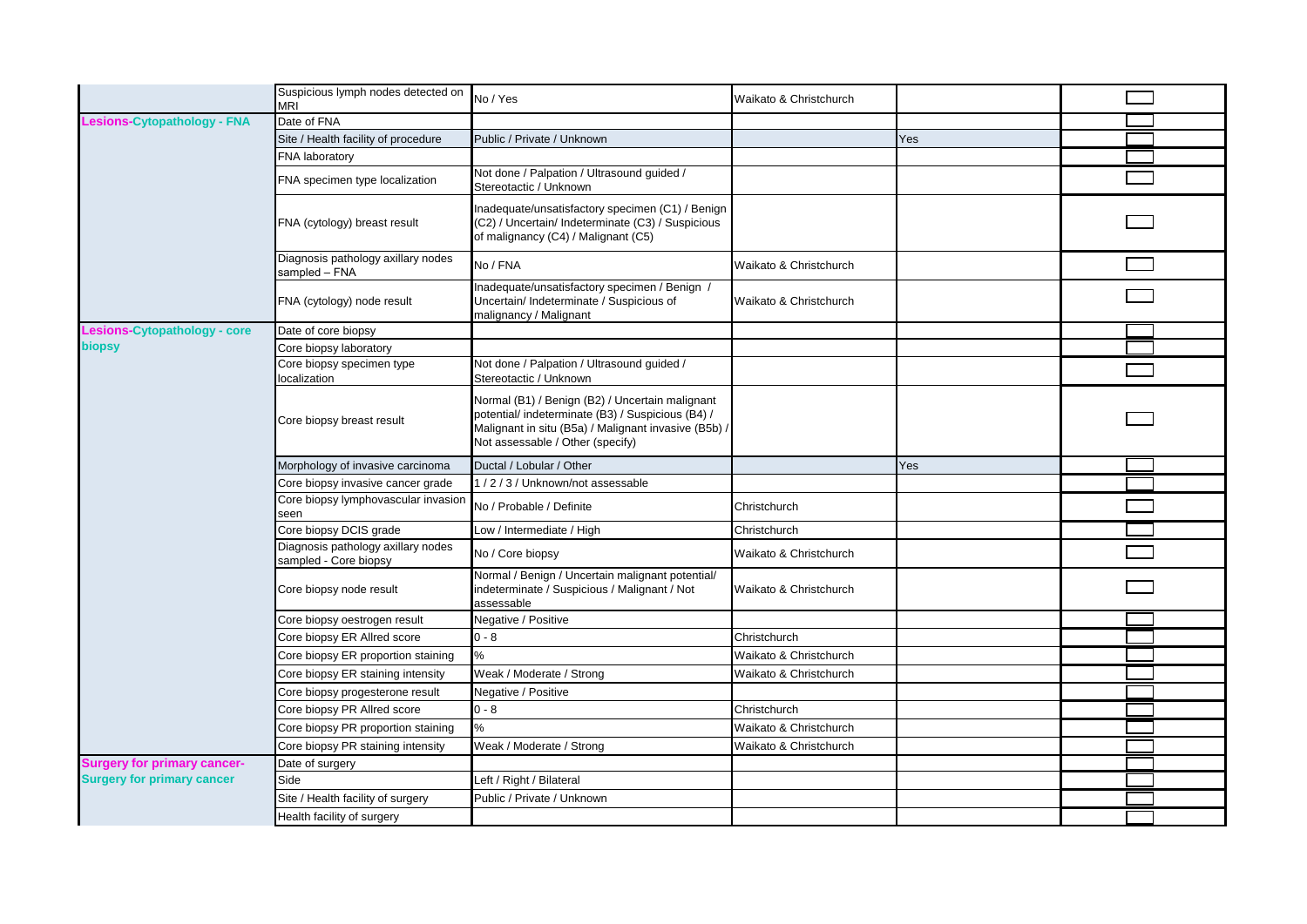|                                        | DHB of surgery                                |                                                                                                                                                                                                                      |                        |            |  |
|----------------------------------------|-----------------------------------------------|----------------------------------------------------------------------------------------------------------------------------------------------------------------------------------------------------------------------|------------------------|------------|--|
| <b>Surgery for primary cancer-Left</b> | Tissue banked                                 | No / Yes                                                                                                                                                                                                             | Christchurch           |            |  |
| breast (for example)                   | Departure from usual management               | No / Yes / Unknown                                                                                                                                                                                                   |                        |            |  |
|                                        | Type of axillary surgery                      | No axillary surgery required / Level 1 (axillary node<br>sample) / Level 2 (axillary node dissection) / Level<br>3 (axillary node clearance) / Sentinel node biopsy /<br>Declined / Different through patient choice |                        |            |  |
|                                        | Were sensory nerves preserved                 | No / Yes / Unknown                                                                                                                                                                                                   | Waikato & Christchurch |            |  |
|                                        | Type of breast surgery                        | No breast surgery / Hookwire localisation excision<br>/ Lumpectomy/ biopsy / Mastectomy / Prophylactic<br>mastectomy / Re-excision / WLE/partial<br>mastectomy                                                       |                        |            |  |
|                                        | Type of Lumpectomy/biopsy                     | Nipple/Areolar / Subareolar Duct / Excision /<br>Microdochectomy / Other                                                                                                                                             |                        |            |  |
|                                        | Type of mastectomy                            | Skin-sparing / Nipple-sparing / Total / Toilet<br>(palliative)                                                                                                                                                       |                        | Yes        |  |
|                                        | Indications for mastectomy                    | Ineligible for radiation therapy / Multi-focality or<br>extensive DCIS / Patient choice / Patient morbidity<br>Previous radiation therapy / Size of cancer vs<br>breast size                                         |                        | Yes        |  |
|                                        | Complications of mastectomy                   | None / Return to theatre for haematoma / Return<br>to theatre for infection / Skin flap necrosis / Scar<br>revision                                                                                                  | Christchurch           |            |  |
|                                        | <b>WLE</b>                                    | Subcutaneous to deep fascia / Specimen to x-ray /<br>Lesion in specimen                                                                                                                                              | Waikato                |            |  |
|                                        | Residual disease at surgical site             | None / Microscopic / Macroscopic                                                                                                                                                                                     |                        | Yes        |  |
|                                        | Complications of breast conserving<br>surgery | None / Return to theatre for haematoma / Return<br>to theatre for infection / Return to theatre for<br>ischaemia of wound/loss of flap                                                                               |                        | Yes        |  |
|                                        | Significant infection                         | None / Return to theatre for washout only / Return<br>to theatre for washout & application of vacuum<br>dressing / Hospital admission for intravenous<br>antibiotics                                                 |                        | Yes        |  |
|                                        | Prolonged seroma                              | No / Greater than 2 months / Greater than 6<br>months / Greater than one year                                                                                                                                        |                        | Yes        |  |
| <b>Reconstruction</b>                  | Side                                          | Left / Right                                                                                                                                                                                                         |                        |            |  |
|                                        | Date of reconstruction                        |                                                                                                                                                                                                                      |                        |            |  |
|                                        | Site / Health facility of reconstruction      | Public / Private / Unknown                                                                                                                                                                                           |                        | <b>Yes</b> |  |
|                                        | Health facility of reconstruction             |                                                                                                                                                                                                                      |                        | Yes        |  |
|                                        | DHB of reconstruction                         |                                                                                                                                                                                                                      |                        | Yes        |  |
|                                        | Timing of reconstruction                      | Immediate / Delayed                                                                                                                                                                                                  |                        |            |  |
|                                        | Time from mastectomy if delayed               | months                                                                                                                                                                                                               |                        |            |  |
|                                        | Type of reconstruction                        |                                                                                                                                                                                                                      |                        |            |  |
|                                        | Reconstruction defect                         | Partial / Total                                                                                                                                                                                                      | Christchurch           |            |  |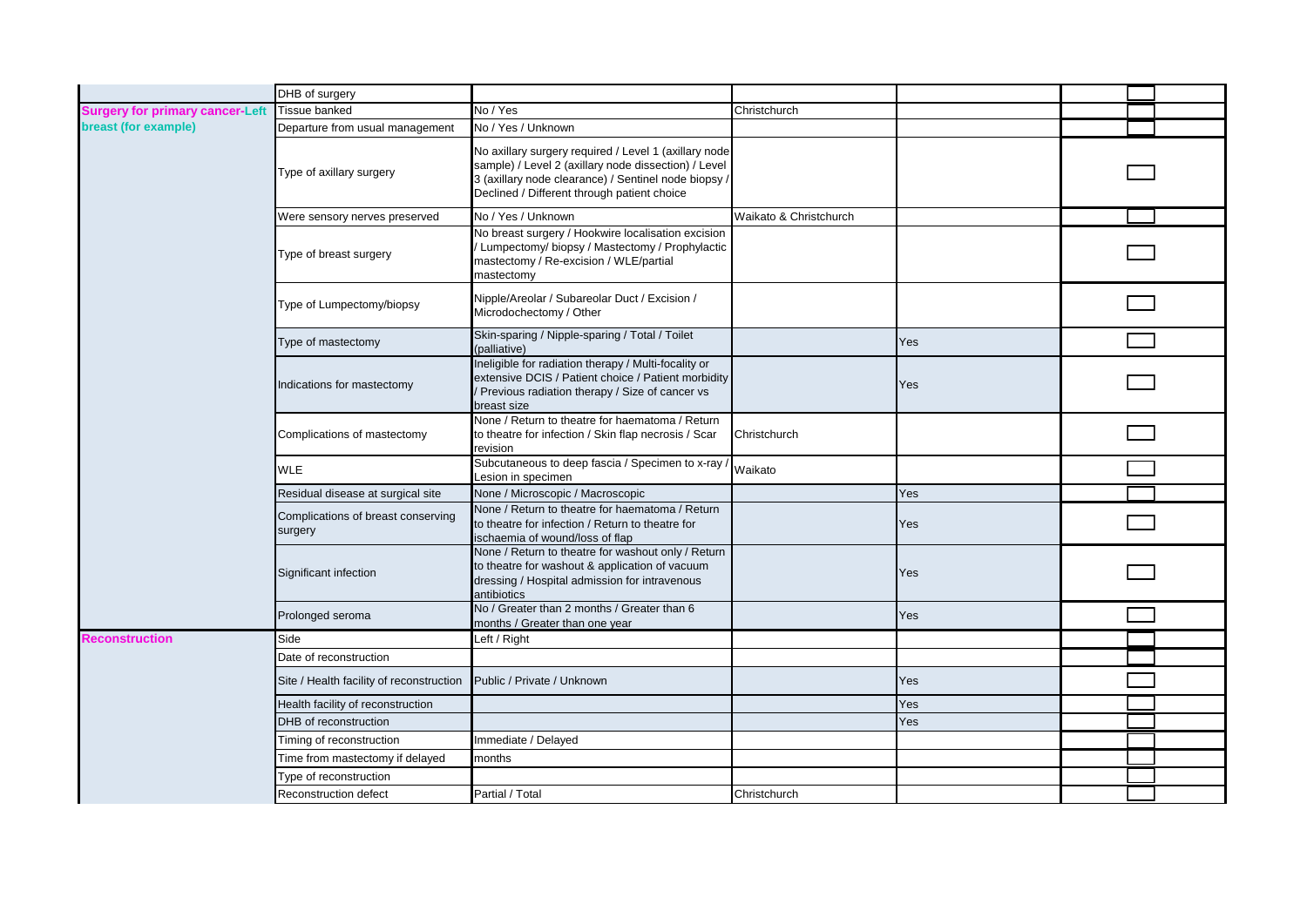|                                      | Surgery in contralateral breast    | None / Augmentation / Mastopexy /<br>Reconstruction / Reduction                                                                                                                                                     |                                             |  |  |
|--------------------------------------|------------------------------------|---------------------------------------------------------------------------------------------------------------------------------------------------------------------------------------------------------------------|---------------------------------------------|--|--|
|                                      | Nipple reconstruction              | Bostwick/ Graft/ CV flap                                                                                                                                                                                            | Christchurch                                |  |  |
|                                      | Areolar reconstruction             | No / Tattoo / Graft / Other (specify)                                                                                                                                                                               | Christchurch                                |  |  |
|                                      | Early complications                | None / Return to theatre for haematoma / Return<br>to theatre for anastomosis / Return to theatre for<br>infection / Return to theatre for necrosis / Delayed<br>healing / Flap loss / Implant loss / Skin necrosis | Christchurch                                |  |  |
|                                      | Late complications                 | None / Capsular contracture / Asymmetry<br>requiring surgery / Donor site weakness / Fat<br>necrosis / Scarring requiring intervention                                                                              | Christchurch                                |  |  |
|                                      | General complications              | None / Delay of adjuvant therapy / Failure of<br>reconstruction                                                                                                                                                     | Christchurch                                |  |  |
| <b>Lesions-Histopathology lesion</b> | Invasive tumour size               | mm                                                                                                                                                                                                                  |                                             |  |  |
|                                      | Combined tumour size               | mm                                                                                                                                                                                                                  |                                             |  |  |
|                                      | DCIS tumour size                   | mm                                                                                                                                                                                                                  |                                             |  |  |
|                                      | Primary Site ICD                   |                                                                                                                                                                                                                     |                                             |  |  |
|                                      | Histological invasive cancer grade | 1/2/3/Unknown/not assessable                                                                                                                                                                                        |                                             |  |  |
|                                      | Tubules                            | 1/2/3/                                                                                                                                                                                                              | Waikato & Christchurch                      |  |  |
|                                      | Nuclear pleomorphism               | 1/2/3/                                                                                                                                                                                                              | Waikato & Christchurch                      |  |  |
|                                      | Mitoses                            | 1/2/3/                                                                                                                                                                                                              | Waikato & Christchurch                      |  |  |
|                                      | Highest DCIS grade                 | Low / Intermediate / High / Not Stated                                                                                                                                                                              |                                             |  |  |
|                                      | <b>DCIS</b> architecture           | Cribriform / Flat / Micropapillary / Papillary / Solid /<br>Solid papillary / Encapsulated papillary carcinoma<br>in situ / Other (specify) / Unknown                                                               |                                             |  |  |
|                                      | <b>DCIS</b> necrosis               | None/minimal / Present / Unknown                                                                                                                                                                                    |                                             |  |  |
|                                      | DCIS only microinvasion <1 mm      | No / Yes                                                                                                                                                                                                            | Christchurch                                |  |  |
|                                      | Basal phenotype                    | No / Yes                                                                                                                                                                                                            | Waikato & Christchurch                      |  |  |
|                                      | Morphology of invasive carcinoma   | Ductal / Lobular / Other                                                                                                                                                                                            |                                             |  |  |
|                                      | Non-epithelial tumour type         | Phyllodes (benign) / Phyllodes<br>(borderline=intermediate) / Phyllodes<br>(malignant=high grade) / Sarcoma / Other                                                                                                 | Malignant phyllodes - Waikato<br>& Auckland |  |  |
|                                      | Non-epithelial tumour size         | mm                                                                                                                                                                                                                  | Waikato & Auckland                          |  |  |
|                                      | Oestrogen result                   | Negative / Positive / Not tested / Unknown                                                                                                                                                                          |                                             |  |  |
|                                      | Oestrogen Allred score             | $0 - 8$                                                                                                                                                                                                             | Christchurch                                |  |  |
|                                      | Oestrogen proportion staining      | $\%$                                                                                                                                                                                                                |                                             |  |  |
|                                      | Oestrogen staining intensity       | Weak / Moderate / Strong                                                                                                                                                                                            | Christchurch                                |  |  |
|                                      | Progesterone result                | Negative / Positive / Not tested / Unknown                                                                                                                                                                          |                                             |  |  |
|                                      | Progesterone Allred score          | $0 - 8$                                                                                                                                                                                                             | Christchurch                                |  |  |
|                                      | Progesterone proportion staining   | $\%$                                                                                                                                                                                                                |                                             |  |  |
|                                      | Progesterone staining intensity    | Weak / Moderate / Strong                                                                                                                                                                                            | Christchurch                                |  |  |
| <b>Histopathology-Specimen &amp;</b> | Side                               | Left / Right                                                                                                                                                                                                        |                                             |  |  |
| macroscopic findings                 | Histopathology date                |                                                                                                                                                                                                                     |                                             |  |  |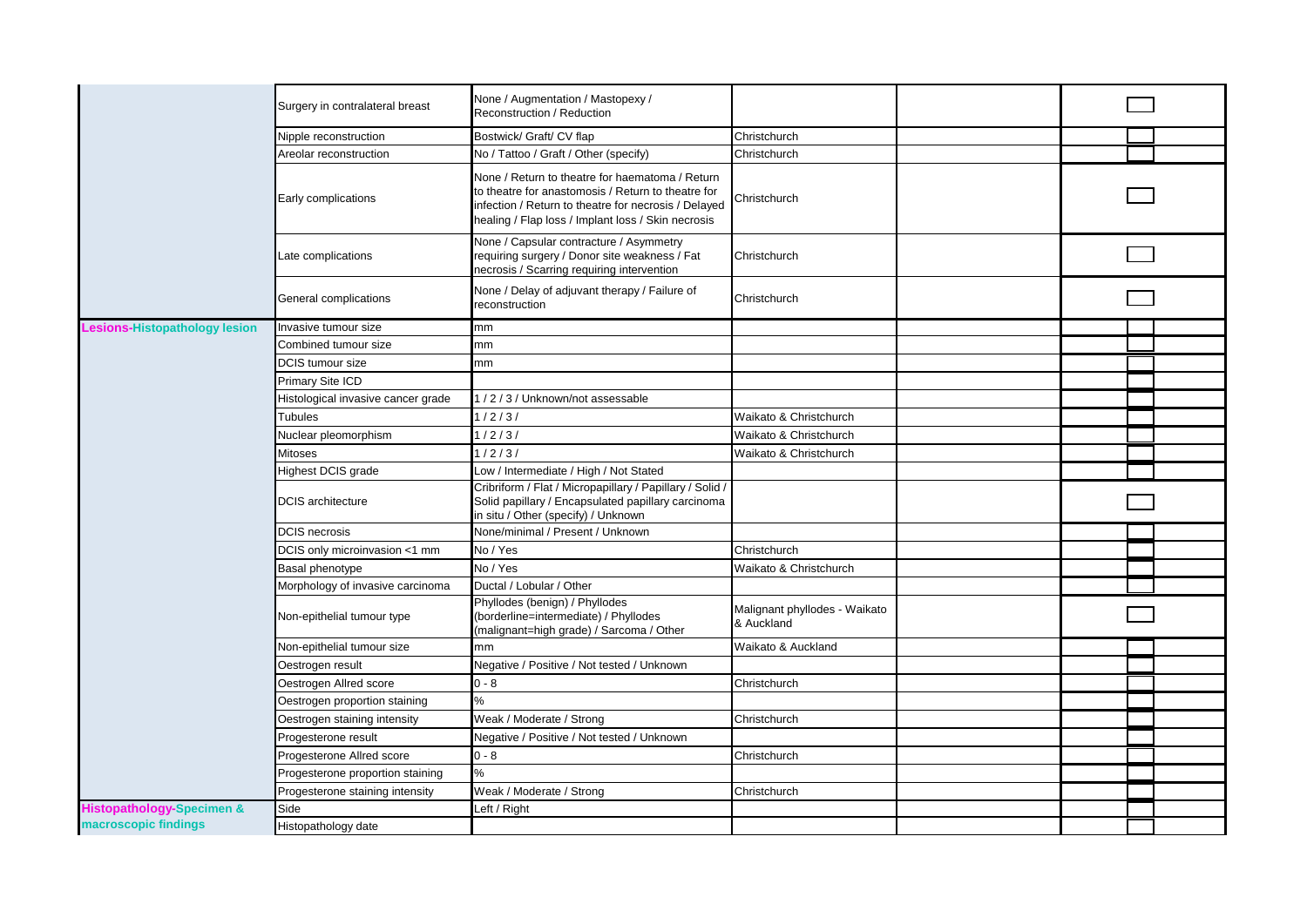|                                               | Histopathology laboratory                       |                                                                                                                                                                                                                                        |                                                           |     |  |
|-----------------------------------------------|-------------------------------------------------|----------------------------------------------------------------------------------------------------------------------------------------------------------------------------------------------------------------------------------------|-----------------------------------------------------------|-----|--|
|                                               | Specimen type                                   | Hookwire localisation excision /<br>Lumpectomy/biopsy / WLE/partial mastectomy /<br>Mastectomy                                                                                                                                         |                                                           |     |  |
|                                               | Specimen size largest dimension                 | mm                                                                                                                                                                                                                                     |                                                           |     |  |
|                                               | Specimen size dimension 2                       | mm                                                                                                                                                                                                                                     | Waikato                                                   |     |  |
|                                               | Specimen size dimension 3                       | mm                                                                                                                                                                                                                                     | Waikato                                                   |     |  |
|                                               | Number of blocks                                | blocks                                                                                                                                                                                                                                 | Christchurch                                              |     |  |
|                                               | Specimen weight                                 |                                                                                                                                                                                                                                        | Christchurch                                              |     |  |
|                                               | Skin present                                    | No / Yes                                                                                                                                                                                                                               |                                                           |     |  |
| <b>Histopathology-Microscopic</b><br>findings | Number of invasive lesions                      | None / One / Two / Three / Four / Five / Greater<br>than 5 / Multi-focal (>2), not specified / Unknown                                                                                                                                 |                                                           |     |  |
|                                               | Ipsilateral synchronous primary                 | No / Yes / Unknown                                                                                                                                                                                                                     | Christchurch                                              |     |  |
|                                               | Intra-mammary metastasis                        | No / Yes / Unknown                                                                                                                                                                                                                     | Christchurch                                              |     |  |
|                                               | Lymphovascular invasion<br>(peritumoural)       | No / Yes / Probable (suspicious) / Extensive                                                                                                                                                                                           | Christchurch has descriptives<br>'Probable" & "Extensive" |     |  |
|                                               | Perineural invasion                             | No / Yes                                                                                                                                                                                                                               |                                                           | Yes |  |
|                                               | Dermal lymphatic invasion                       | No / Yes                                                                                                                                                                                                                               |                                                           | Yes |  |
|                                               | Dermal / epidermal invasion                     | No / Yes                                                                                                                                                                                                                               |                                                           | Yes |  |
|                                               | <b>Skin</b>                                     | Not involved / Paget's disease of the nipple /<br>Invasive carcinoma involving dermis or epidermis<br>without ulceration / Invasive carcinoma involving<br>dermis or epidermis with ulceration / Ipsilateral<br>satellite skin nodules |                                                           | Yes |  |
|                                               | Muscle involvement                              | No / Yes                                                                                                                                                                                                                               |                                                           | Yes |  |
|                                               | Microcalcifications present                     | No / Yes                                                                                                                                                                                                                               |                                                           | Yes |  |
|                                               | Pagets disease                                  | No / Yes                                                                                                                                                                                                                               |                                                           |     |  |
| <b>Histopathology-Margins &amp;</b>           | Resection margin invasive & in situ             | Negative / Positive                                                                                                                                                                                                                    |                                                           |     |  |
| lobular neoplasia                             | Invasive closest circumferential<br>margin      | mm                                                                                                                                                                                                                                     |                                                           |     |  |
|                                               | Invasive closest circumferential<br>margin type | Lateral / Medial / Superior / Inferior / Clear of<br>margins, no measurement given / Unknown                                                                                                                                           |                                                           |     |  |
|                                               | Invasive closest vertical margin                | mm                                                                                                                                                                                                                                     |                                                           |     |  |
|                                               | Invasive closest vertical margin type           | Anterior/superficial / Posterior /deep / Clear of<br>margins, no measurement given / Unknown                                                                                                                                           |                                                           |     |  |
|                                               | DCIS closest circumferential margin             | mm                                                                                                                                                                                                                                     |                                                           |     |  |
|                                               | DCIS closest circumferential margin<br>type     | Lateral / Medial / Superior / Inferior / Clear of<br>margins, no measurement given / Unknown                                                                                                                                           |                                                           |     |  |
|                                               | DCIS closest vertical margin                    | mm.                                                                                                                                                                                                                                    |                                                           |     |  |
|                                               | DCIS closest vertical margin type               | Anterior/superficial / Posterior /deep / Clear of<br>margins, no measurement given / Unknown                                                                                                                                           |                                                           |     |  |
|                                               | Atypical lobular hyperplasia                    | No / Yes                                                                                                                                                                                                                               | Christchurch                                              |     |  |
|                                               | Lobular carcinoma in situ (classical)           | No / Yes                                                                                                                                                                                                                               |                                                           |     |  |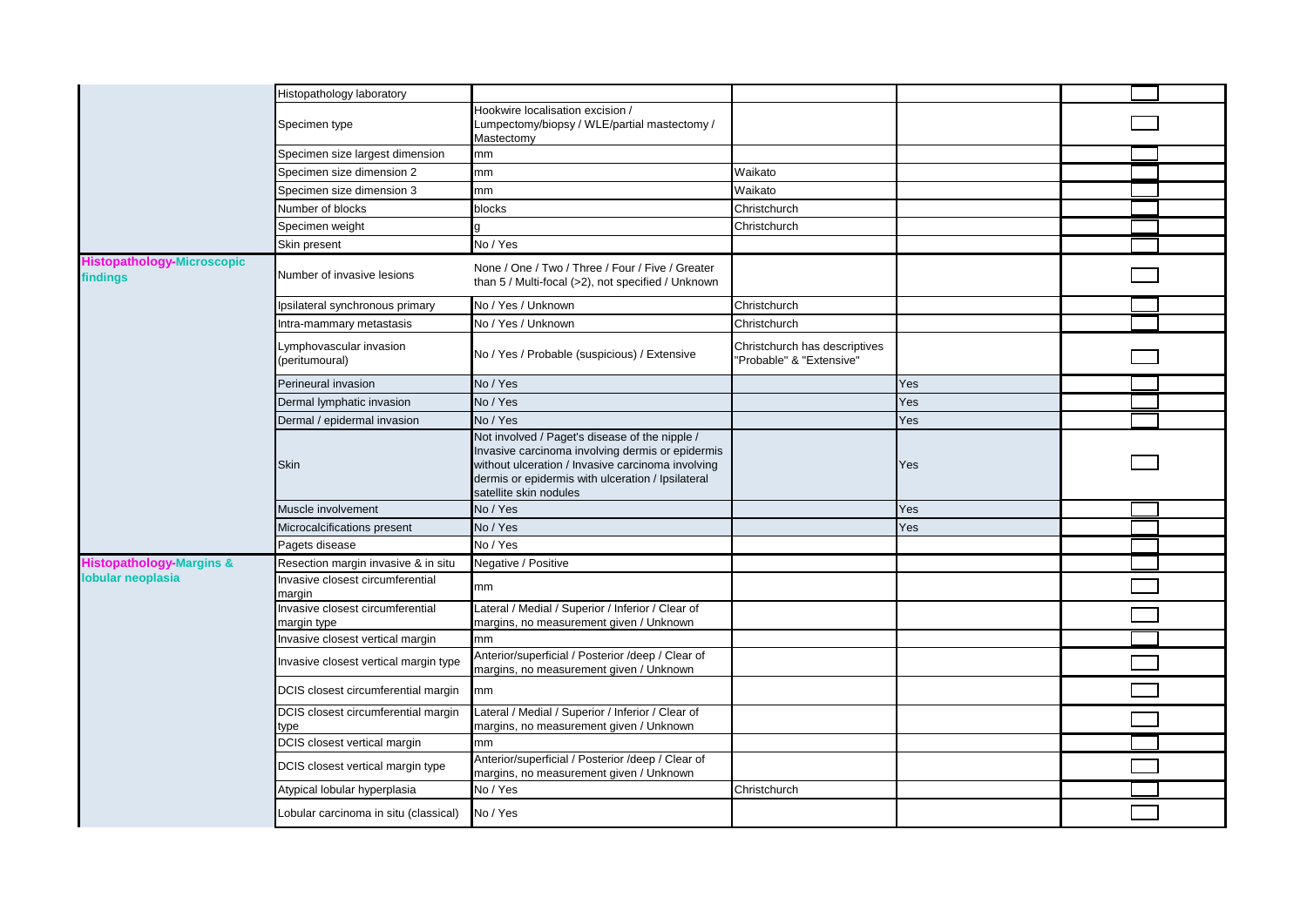|                                          | Pleomorphic LCIS (PLCIS)                                     | No / Yes                                                                                                                                                                     | Christchurch           |     |  |
|------------------------------------------|--------------------------------------------------------------|------------------------------------------------------------------------------------------------------------------------------------------------------------------------------|------------------------|-----|--|
|                                          | Variant other LCIS                                           | No / Yes                                                                                                                                                                     |                        | Yes |  |
|                                          | Extent of lobular neoplasia                                  | Focal / Extensive                                                                                                                                                            |                        | Yes |  |
|                                          | Pleomorphic / variant LCIS at margin No / Yes                |                                                                                                                                                                              |                        | Yes |  |
|                                          | Pleomorphic / variant LCIS closest<br>circumferential margin | mm                                                                                                                                                                           |                        | Yes |  |
|                                          | Pleomorphic / variant LCIS closest<br>vertical margin        | mm                                                                                                                                                                           |                        | Yes |  |
|                                          | Flat epithelial atypia                                       | No / Yes                                                                                                                                                                     | Christchurch           |     |  |
| <b>Histopathology-Nodal &amp; tumour</b> | Axillary nodes present                                       | No / Yes                                                                                                                                                                     |                        |     |  |
| <b>staging</b>                           | Total number of nodes removed                                |                                                                                                                                                                              |                        |     |  |
|                                          | Number of nodes involved by tumour                           |                                                                                                                                                                              |                        |     |  |
|                                          | Nodal metastasis based on the<br>largest deposit             | Isolated tumour cells / Micrometastasis /<br>Macrometastasis                                                                                                                 | Waikato & Christchurch |     |  |
|                                          | Nodal metastasis size of largest<br>deposit                  | mm                                                                                                                                                                           | Waikato & Christchurch |     |  |
|                                          | Extra nodal deposits                                         | No / Yes                                                                                                                                                                     | Christchurch           |     |  |
|                                          | Extra capsular / nodal spread                                | No / Yes                                                                                                                                                                     | Christchurch           |     |  |
|                                          | Residual invasive carcinoma in<br>further re-excisions       | No / Yes                                                                                                                                                                     | Christchurch           |     |  |
|                                          | Residual DCIS in further re-excisions                        | No / Yes                                                                                                                                                                     | Christchurch           |     |  |
|                                          | Neo-adjuvant indicator code                                  | No / Yes / Unknown                                                                                                                                                           |                        | Yes |  |
|                                          | Neo-adjuvant treatment effect                                | No response / Partial response / Complete<br>response                                                                                                                        | Christchurch           |     |  |
|                                          | Residual cancer burden                                       | RCB-0 / RCB-1 / RCB-2 / RCB-3                                                                                                                                                |                        | Yes |  |
|                                          | Neo-adjuvant treatment effect in<br>lymph nodes              | Nodes negative, no treatment effect / Nodes<br>negative, with treatment effect / Nodes positive,<br>with treatment effect / Nodes positive, no<br>treatment effect / Unknown |                        | Yes |  |
|                                          | Pathological T stage based on<br>primary tumour              |                                                                                                                                                                              |                        |     |  |
|                                          | Pathological N stage                                         |                                                                                                                                                                              |                        |     |  |
|                                          | Nottingham Prognostic Index (NPI)                            |                                                                                                                                                                              |                        |     |  |
|                                          | Overall TNM stage                                            |                                                                                                                                                                              |                        |     |  |
| <b>SNB and scintigraphy-SNB and</b>      | Side                                                         | Left / Right                                                                                                                                                                 |                        |     |  |
| scintigraphy                             | Procedures                                                   | Scintigraphy / Sentinel node biopsy / Unknown                                                                                                                                |                        |     |  |
|                                          | Date of scintigraphy                                         |                                                                                                                                                                              |                        |     |  |
|                                          | Scintigraphy nodes detected in the<br>following locations    |                                                                                                                                                                              |                        |     |  |
|                                          | Scintigraphy nodes detected                                  |                                                                                                                                                                              |                        |     |  |
|                                          | SNB nodes detected                                           | No / Yes                                                                                                                                                                     |                        |     |  |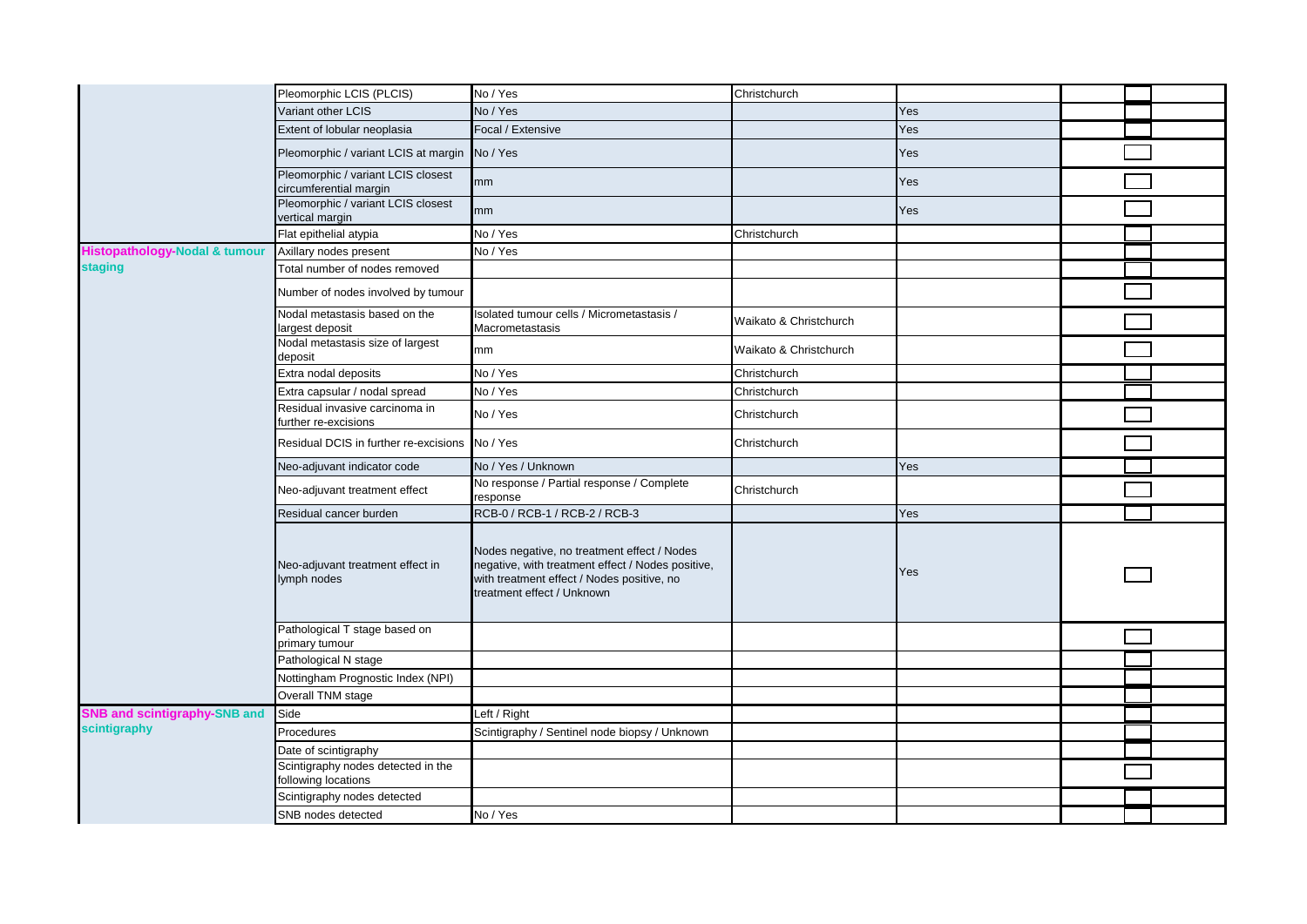|                                    | SNB number of nodes detected                         |                                                                                                                                                                                                                                               |                        |     |  |
|------------------------------------|------------------------------------------------------|-----------------------------------------------------------------------------------------------------------------------------------------------------------------------------------------------------------------------------------------------|------------------------|-----|--|
|                                    | SNB nodes detected with                              | Isotope / Blue dye / Magnetic                                                                                                                                                                                                                 |                        |     |  |
|                                    | SNB nodes detected                                   | No/Yes                                                                                                                                                                                                                                        |                        |     |  |
|                                    | SNB result number of nodes positive                  | None / 1 node / 2 nodes / 3 nodes / > 3 nodes                                                                                                                                                                                                 |                        |     |  |
| <b>SNB and scintigraphy-Intra-</b> | SNB tumour present                                   | No / Yes                                                                                                                                                                                                                                      | Christchurch           |     |  |
| operative frozen section           | SNB imprints positive                                | No / Yes                                                                                                                                                                                                                                      | Christchurch           |     |  |
|                                    | SNB extra capsular/ nodal spread                     | No / Yes                                                                                                                                                                                                                                      | Christchurch           |     |  |
|                                    | SNB extra nodal deposits                             | No / Yes                                                                                                                                                                                                                                      | Christchurch           |     |  |
|                                    | SNB nodal metastasis based on the<br>largest deposit | Isolated tumour cells / Micrometastasis /<br>Macrometastasis                                                                                                                                                                                  | Waikato & Christchurch |     |  |
|                                    | SNB nodal metastasis size                            | mm.                                                                                                                                                                                                                                           |                        | Yes |  |
| <b>Breast Cancer Treatment</b>     | Reason no cancer treatment                           | Patient unfit - performance status deteriorated /<br>Patient died prior to treatment / Patient declined /<br>Patient diagnosed at time of death/autopsy/<br>Other (specify) / Unknown                                                         | Waikato                |     |  |
|                                    | Primary surgery                                      | Yes / No                                                                                                                                                                                                                                      |                        |     |  |
|                                    | Reason for no primary surgery                        | Patient declined / Recommended by doctor /<br>Unknown                                                                                                                                                                                         | Waikato                |     |  |
|                                    | Reconstruction                                       | Not yet / Yes / Referred - deemed not necessary /<br>Referred - patient declined / Referred - patient<br>unfit / Not referred - deemed not necessary / Not<br>referred - patient declined / Not referred - patient<br>unfit / Other / Unknown |                        |     |  |
|                                    | Primary or neo-adjuvant radiation<br>therapy         | Not yet / Yes / Referred - deemed not necessary /<br>Referred - patient declined / Referred - patient<br>unfit / Not referred - deemed not necessary / Not<br>referred - patient declined / Not referred - patient<br>unfit / Other / Unknown |                        |     |  |
|                                    | Neo-adjuvant chemotherapy                            | Not yet / Yes / Referred - deemed not necessary /<br>Referred - patient declined / Referred - patient<br>unfit / Not referred - deemed not necessary / Not<br>referred - patient declined / Not referred - patient<br>unfit / Other / Unknown |                        |     |  |
|                                    | Neo-adjuvant biological therapy                      | Not yet / Yes / Referred - deemed not necessary /<br>Referred - patient declined / Referred - patient<br>unfit / Not referred - deemed not necessary / Not<br>referred - patient declined / Not referred - patient<br>unfit / Other / Unknown |                        |     |  |
|                                    | Primary or neo-adjuvant hormone<br>therapy           | Not yet / Yes / Referred - deemed not necessary /<br>Referred - patient declined / Referred - patient<br>unfit / Not referred - deemed not necessary / Not<br>referred - patient declined / Not referred - patient<br>unfit / Other / Unknown |                        |     |  |
|                                    | Intraoperative radiation therapy                     | Not yet / Yes / Referred - deemed not necessary /<br>Referred - patient declined / Referred - patient<br>unfit / Not referred - deemed not necessary / Not<br>referred - patient declined / Not referred - patient<br>unfit / Other / Unknown | Auckland               |     |  |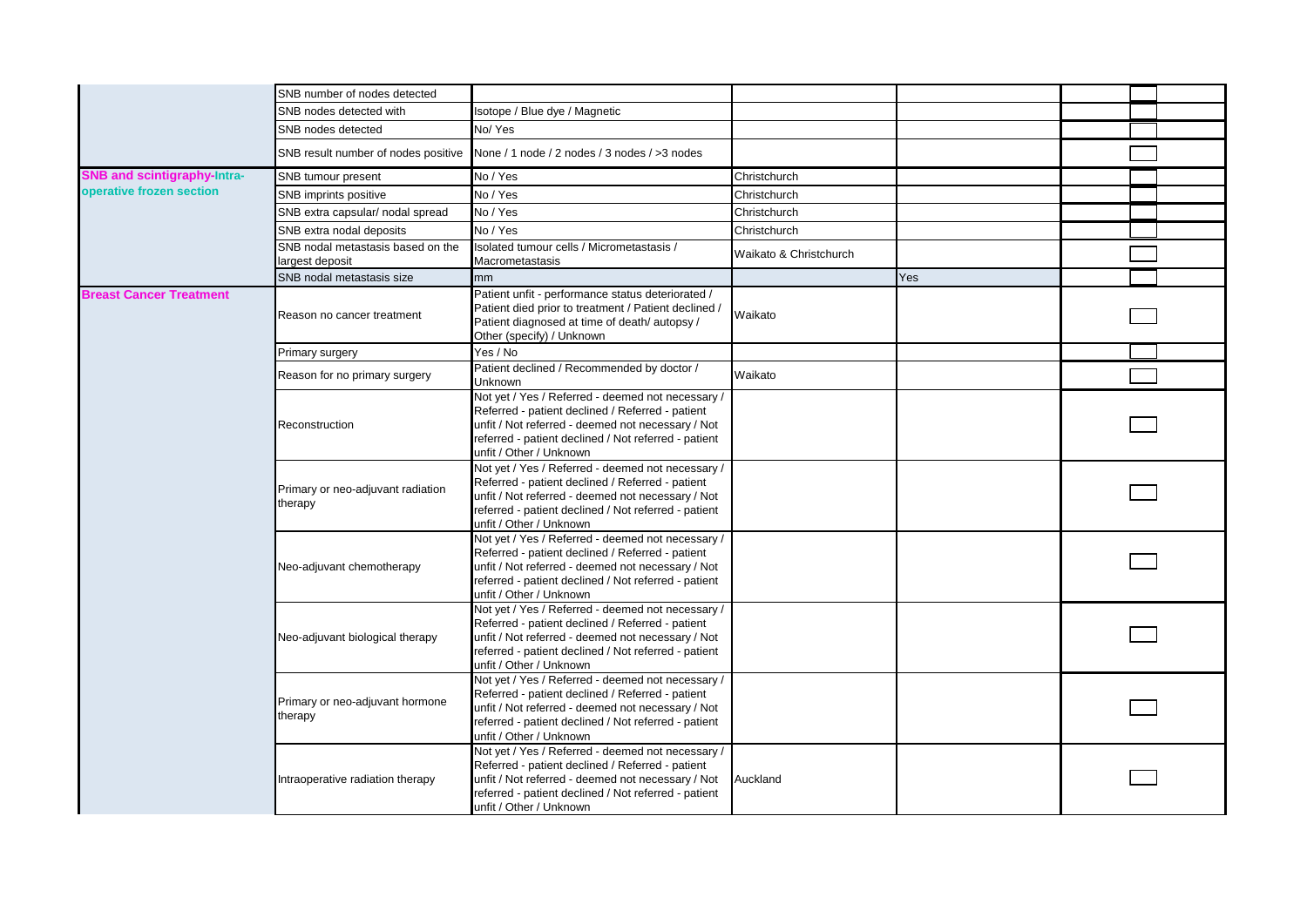|                                    |                                           | Not yet / Yes / Referred - deemed not necessary /                                                         |         |     |  |
|------------------------------------|-------------------------------------------|-----------------------------------------------------------------------------------------------------------|---------|-----|--|
|                                    |                                           | Referred - patient declined / Referred - patient                                                          |         |     |  |
|                                    | Adjuvant radiation therapy                | unfit / Not referred - deemed not necessary / Not<br>referred - patient declined / Not referred - patient |         |     |  |
|                                    |                                           | unfit / Other / Unknown                                                                                   |         |     |  |
|                                    |                                           | Not yet / Yes / Referred - deemed not necessary /                                                         |         |     |  |
|                                    |                                           | Referred - patient declined / Referred - patient                                                          |         |     |  |
|                                    | Adjuvant chemotherapy                     | unfit / Not referred - deemed not necessary / Not                                                         |         |     |  |
|                                    |                                           | referred - patient declined / Not referred - patient                                                      |         |     |  |
|                                    |                                           | unfit / Other / Unknown<br>Not yet / Yes / Referred - deemed not necessary /                              |         |     |  |
|                                    |                                           | Referred - patient declined / Referred - patient                                                          |         |     |  |
|                                    | Adjuvant biological therapy               | unfit / Not referred - deemed not necessary / Not                                                         |         |     |  |
|                                    |                                           | referred - patient declined / Not referred - patient                                                      |         |     |  |
|                                    |                                           | unfit / Other / Unknown                                                                                   |         |     |  |
|                                    |                                           | Not yet / Yes / Referred - deemed not necessary /<br>Referred - patient declined / Referred - patient     |         |     |  |
|                                    | Adjuvant hormone therapy                  | unfit / Not referred - deemed not necessary / Not                                                         |         |     |  |
|                                    |                                           | referred - patient declined / Not referred - patient                                                      |         |     |  |
|                                    |                                           | unfit / Other / Unknown                                                                                   |         |     |  |
|                                    |                                           | Not yet / Yes / Referred - deemed not necessary /                                                         |         |     |  |
|                                    | Ovarian ablation                          | Referred - patient declined / Referred - patient<br>unfit / Not referred - deemed not necessary / Not     |         |     |  |
|                                    |                                           | referred - patient declined / Not referred - patient                                                      |         |     |  |
|                                    |                                           | unfit / Other / Unknown                                                                                   |         |     |  |
| Radiotherapy-Neo-adjuvant /        | Side                                      | Left / Right                                                                                              |         |     |  |
| primary / adjuvant / loco-regional |                                           | Primary/neo-adjuvant / Intra-operative / Adjuvant /                                                       |         |     |  |
| recurrence RT                      | Timing                                    | Loco-regional recurrence / Metastatic disease                                                             |         |     |  |
|                                    | Site / Health facility of radiation       | Public / Private / Unknown                                                                                |         | Yes |  |
|                                    | therapy                                   |                                                                                                           |         |     |  |
|                                    | Health facility of radiation therapy      |                                                                                                           |         | Yes |  |
|                                    | DHB of radiation therapy                  |                                                                                                           |         | Yes |  |
|                                    | Radiation therapy start date              |                                                                                                           |         |     |  |
|                                    | <b>Target sites</b>                       | Breast / Drainage area - axillary / Drainage area -                                                       |         |     |  |
|                                    |                                           | supraclavicular / Drainage area - IMC / Chest wall                                                        |         |     |  |
|                                    | Radiation type                            | Photons / Electrons / Photons & Electrons                                                                 |         |     |  |
|                                    | Total dose                                | Gy                                                                                                        |         |     |  |
|                                    | Number of fractions                       | fractions                                                                                                 |         |     |  |
|                                    | Date of last treatment                    |                                                                                                           |         |     |  |
|                                    | <b>Bolus</b>                              | No / Yes                                                                                                  |         |     |  |
|                                    | <b>Boost</b>                              | No / Yes                                                                                                  |         |     |  |
|                                    | Boost radiation type                      | Photons / Electrons                                                                                       |         |     |  |
|                                    | Boost dose                                | Gy                                                                                                        |         |     |  |
|                                    | Boost fractions                           | fractions                                                                                                 |         |     |  |
|                                    | Radiation therapy completed as<br>planned | No / Yes                                                                                                  | Waikato | Yes |  |
|                                    | Brachytherapy dose rate                   | Low/medium / High / Not known                                                                             |         | Yes |  |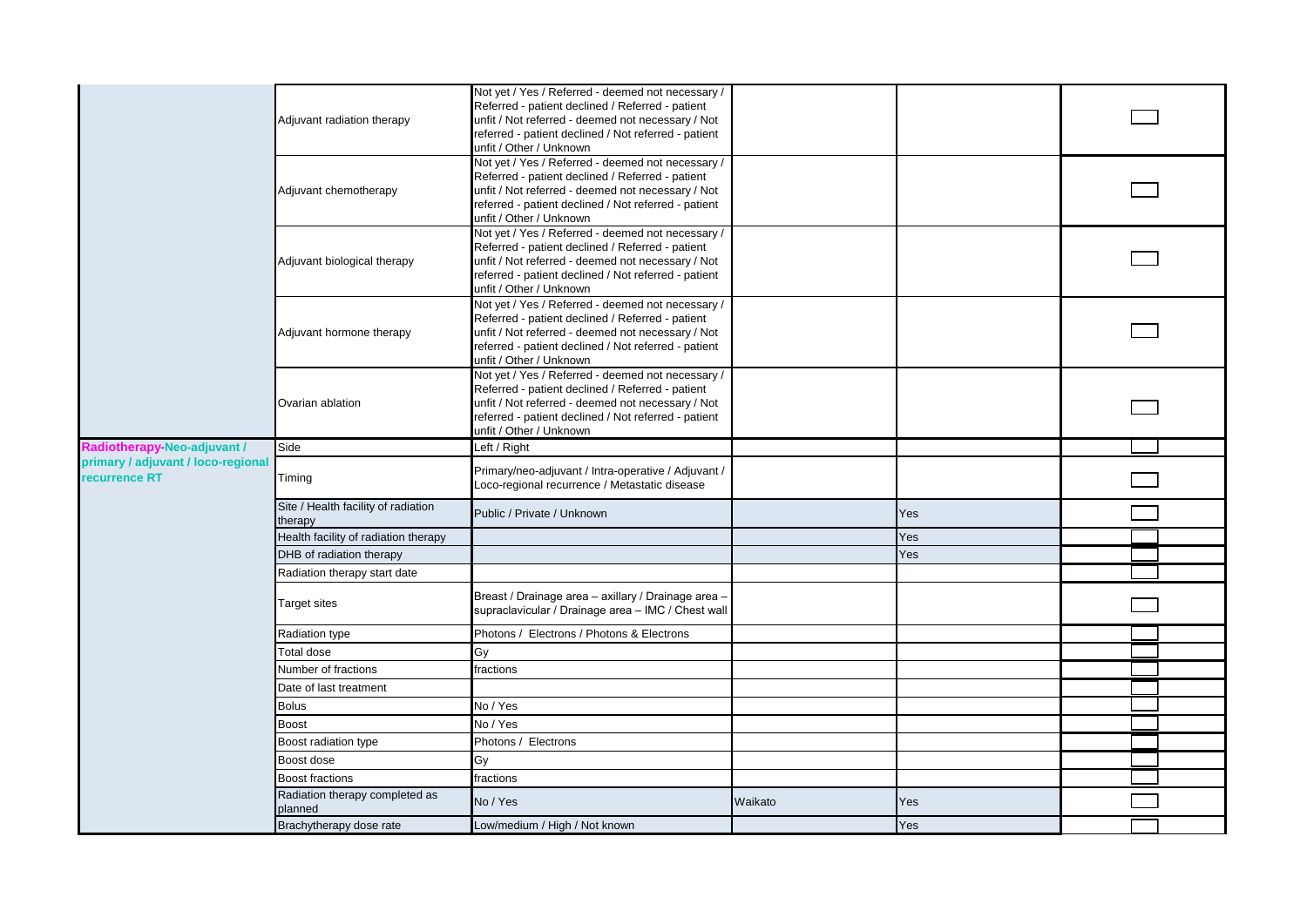| Radiotherapy-Intra-operative          | Side                                           | Left / Right                                                                                                                                                                                                                          |          |     |  |
|---------------------------------------|------------------------------------------------|---------------------------------------------------------------------------------------------------------------------------------------------------------------------------------------------------------------------------------------|----------|-----|--|
| radiation therapy                     | Site / Health facility of radiation<br>therapy | Public / Private / Unknown                                                                                                                                                                                                            |          | Yes |  |
|                                       | Health facility of radiation therapy           |                                                                                                                                                                                                                                       |          | Yes |  |
|                                       | DHB of radiation therapy                       |                                                                                                                                                                                                                                       |          | Yes |  |
|                                       | IORT start date                                |                                                                                                                                                                                                                                       | Auckland |     |  |
|                                       | IORT dose                                      | 20Gy / 5Gy                                                                                                                                                                                                                            | Auckland |     |  |
|                                       | <b>IORT</b> delivered to                       | Surface / 1cm                                                                                                                                                                                                                         | Auckland |     |  |
|                                       | <b>IORT</b> applicator size                    | 2-5cm / 0.5cm interval                                                                                                                                                                                                                | Auckland |     |  |
|                                       | IORT energy                                    | KeV                                                                                                                                                                                                                                   | Auckland |     |  |
|                                       | <b>IORT Is EBRT also required</b>              | No / Yes                                                                                                                                                                                                                              | Auckland |     |  |
| <b>Radiotherapy-Radiation therapy</b> | Side                                           |                                                                                                                                                                                                                                       |          |     |  |
| for metastases                        | Timing                                         |                                                                                                                                                                                                                                       |          |     |  |
|                                       | Site / Health facility of radiation<br>therapy | Public / Private / Unknown                                                                                                                                                                                                            |          | Yes |  |
|                                       | Health facility of radiation therapy           |                                                                                                                                                                                                                                       |          | Yes |  |
|                                       | DHB of radiation therapy                       |                                                                                                                                                                                                                                       |          | Yes |  |
|                                       | Radiation therapy start date                   |                                                                                                                                                                                                                                       |          |     |  |
|                                       | Target site for metastatic disease             | Axillary nodes / Brain / Chest wall (soft tissue) /<br>Internal mammary nodes / Other vertebral column<br>Pelvis &/ or hip (bone) / Supraclavicular nodes /<br>Thoracic/ lumbar/ sacral / Thorax, including<br>sternum (bone) / Other |          |     |  |
|                                       | Radiation type                                 | Photons / Electrons / Photons & Electrons                                                                                                                                                                                             |          |     |  |
|                                       | Total dose                                     | Gy                                                                                                                                                                                                                                    |          |     |  |
|                                       | Number of fractions                            | fractions                                                                                                                                                                                                                             |          |     |  |
|                                       | Date of last treatment                         |                                                                                                                                                                                                                                       |          |     |  |
|                                       | <b>Bolus</b>                                   | No / Yes                                                                                                                                                                                                                              |          |     |  |
|                                       | <b>Boost</b>                                   | No / Yes                                                                                                                                                                                                                              |          |     |  |
|                                       | Boost radiation type                           | Photons / Electrons                                                                                                                                                                                                                   |          |     |  |
|                                       | Boost dose                                     | Gy                                                                                                                                                                                                                                    |          |     |  |
|                                       | <b>Boost fractions</b>                         | fractions                                                                                                                                                                                                                             |          |     |  |
|                                       | Radiation therapy completed as<br>planned      | No / Yes                                                                                                                                                                                                                              |          | Yes |  |
|                                       | Brachytherapy dose rate                        | Low/medium / High / Not known                                                                                                                                                                                                         |          | Yes |  |
| <b>Chemotherapy</b>                   | Site / Health facility of chemotherapy         | Public / Private / Unknown                                                                                                                                                                                                            |          | Yes |  |
|                                       | Health facility of chemotherapy                |                                                                                                                                                                                                                                       |          | Yes |  |
|                                       | DHB of chemotherapy                            |                                                                                                                                                                                                                                       |          | Yes |  |
|                                       | Timing of chemotherapy                         | Neo-adjuvant / Adjuvant / Loco-regional<br>recurrence / Metastatic disease                                                                                                                                                            |          |     |  |
|                                       | Start date of chemotherapy                     |                                                                                                                                                                                                                                       |          |     |  |
|                                       | Type of chemotherapy                           |                                                                                                                                                                                                                                       |          |     |  |
|                                       | Number of cycles                               | cycles                                                                                                                                                                                                                                |          |     |  |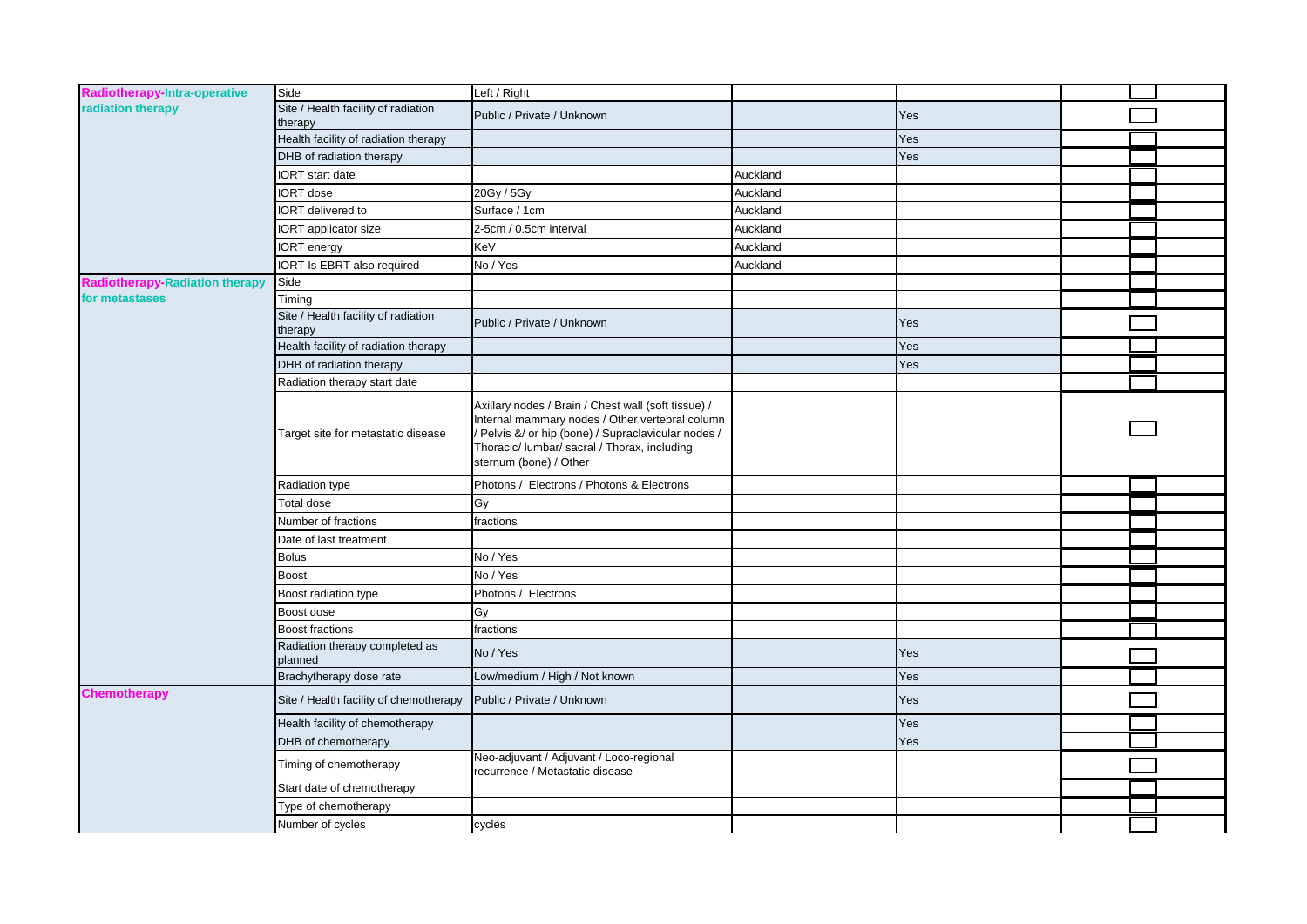|                           | Type of chemotherapy regimen                    | Single regimen / Concurrent / alternating /<br>Sequential                                                                                                                         |                        |     |  |
|---------------------------|-------------------------------------------------|-----------------------------------------------------------------------------------------------------------------------------------------------------------------------------------|------------------------|-----|--|
|                           | Date of final cycle of chemotherapy             |                                                                                                                                                                                   |                        |     |  |
|                           | Completed as planned                            | Yes / Dose adjusted / Hospitalisation due to<br>toxicity / No-Stopped for toxicity / No-Stopped at<br>patient's request / No-Stopped for disease<br>progression / Other (specify) | Christchurch           |     |  |
| <b>Biological therapy</b> | Site / Health facility of biological<br>therapy | Public / Private / Unknown                                                                                                                                                        |                        | Yes |  |
|                           | DHB of biological therapy                       |                                                                                                                                                                                   |                        | Yes |  |
|                           | Timing of therapy                               | Neo-adjuvant / Adjuvant / Loco-regional<br>recurrence / Metastatic disease                                                                                                        |                        |     |  |
|                           | <b>Biological therapy</b>                       | Trastuzumab (Herceptin) / Lapatinib / Other<br>(specify)                                                                                                                          |                        |     |  |
|                           | Start date                                      |                                                                                                                                                                                   |                        |     |  |
|                           | Discontinued                                    | No / Yes                                                                                                                                                                          |                        |     |  |
|                           | Reason for discontinuation                      |                                                                                                                                                                                   | Waikato & Christchurch |     |  |
|                           | Stop date                                       |                                                                                                                                                                                   |                        |     |  |
| <b>Hormone therapy</b>    | Site / Health facility of hormone<br>therapy    | Public / Private / Unknown                                                                                                                                                        |                        | Yes |  |
|                           | DHB of hormone therapy                          |                                                                                                                                                                                   |                        | Yes |  |
|                           | Timing of therapy                               | Neo-adjuvant / Adjuvant / Loco-regional<br>recurrence / Metastatic disease                                                                                                        |                        |     |  |
|                           | Hormone therapy                                 |                                                                                                                                                                                   |                        |     |  |
|                           | Start date                                      |                                                                                                                                                                                   |                        |     |  |
|                           | Did patient decline SERMs                       | No / Yes                                                                                                                                                                          | Waikato                |     |  |
|                           | Did patient decline Aromatase<br>Inhibitors     | No / Yes                                                                                                                                                                          | Waikato                |     |  |
|                           | Discontinued                                    | No / Yes                                                                                                                                                                          |                        |     |  |
|                           | Reason for discontinuation                      |                                                                                                                                                                                   | Waikato & Christchurch |     |  |
|                           | Stop date                                       |                                                                                                                                                                                   |                        |     |  |
| <b>Biological markers</b> | Date tested                                     |                                                                                                                                                                                   |                        |     |  |
|                           | Results from                                    | FNA / Core biopsy / Histopathology / LRR /<br>Metastatic disease                                                                                                                  |                        |     |  |
|                           | Result of IHC Her2 testing                      | IHC HER2 0 / IHC HER2 1+ / IHC HER2 2+ / IHC<br><b>HER2 3+</b>                                                                                                                    |                        |     |  |
|                           | <b>HC Her2 result</b>                           | Negative / Positive / Equivocal / Unknown                                                                                                                                         |                        |     |  |
|                           | Result of FISH Her2 testing                     | FISH HER2 No Amplification (negative) / FISH<br>HER2 (equivocal) / FISH HER2 Amplified<br>(positive)                                                                              |                        |     |  |
|                           | FISH Her2 result                                | Negative / Positive / Equivocal / Unknown                                                                                                                                         |                        |     |  |
|                           | Number of copies of Her2                        |                                                                                                                                                                                   |                        |     |  |
|                           | Number of copies of CEP17                       |                                                                                                                                                                                   |                        |     |  |
|                           | Her2 Chromosome 17                              | Normal / Monosomy / Polysomy / Unknown                                                                                                                                            |                        |     |  |
|                           | Cytokeratin 5/6                                 | Negative / Positive                                                                                                                                                               | Waikato & Christchurch |     |  |
|                           | Cytokeratin 5/6 H-score                         | 0-300                                                                                                                                                                             | Waikato & Christchurch |     |  |
|                           | Cytokeratin 14                                  | Negative / Positive                                                                                                                                                               | Waikato & Christchurch |     |  |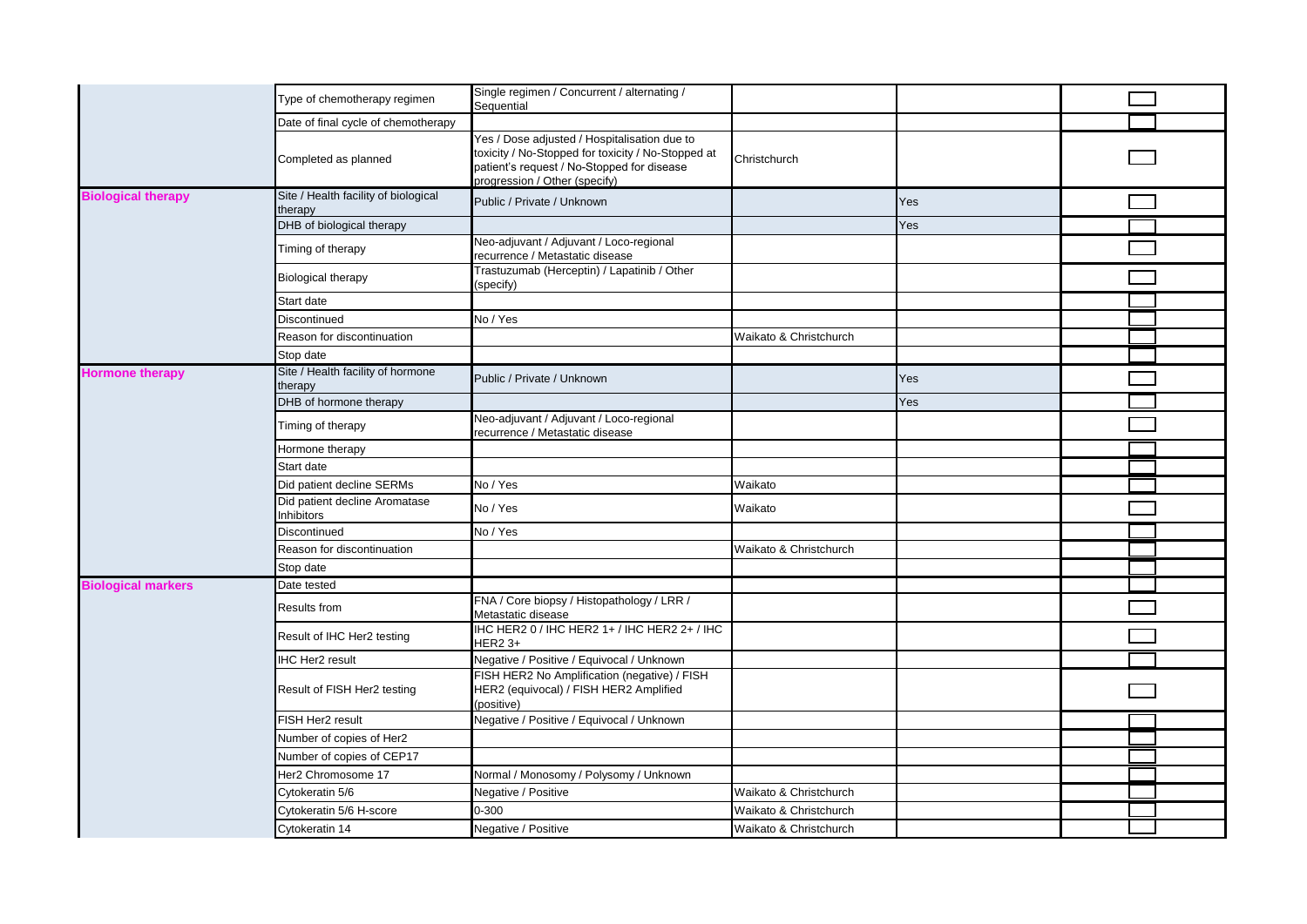|                                                       | Cytokeratin 14 H-score                                      | 0-300                                                                                                                                                                                                                                                                                                                     | Waikato & Christchurch |     |  |
|-------------------------------------------------------|-------------------------------------------------------------|---------------------------------------------------------------------------------------------------------------------------------------------------------------------------------------------------------------------------------------------------------------------------------------------------------------------------|------------------------|-----|--|
|                                                       | Ki67 tested                                                 | No / Yes                                                                                                                                                                                                                                                                                                                  | Waikato & Christchurch |     |  |
|                                                       | Ki67 result                                                 | $\%$                                                                                                                                                                                                                                                                                                                      | Waikato & Christchurch |     |  |
|                                                       | Oncotype Dx tested                                          | No / Yes                                                                                                                                                                                                                                                                                                                  | Waikato & Christchurch |     |  |
|                                                       | Oncotype Dx                                                 | $0 - 100$                                                                                                                                                                                                                                                                                                                 | Waikato & Christchurch |     |  |
|                                                       | Details of other biological marker type                     |                                                                                                                                                                                                                                                                                                                           |                        | Yes |  |
|                                                       | Other results                                               |                                                                                                                                                                                                                                                                                                                           |                        | Yes |  |
| Metastatic disease                                    | Date of metastatic disease                                  |                                                                                                                                                                                                                                                                                                                           |                        |     |  |
|                                                       | Site of metastatic disease                                  |                                                                                                                                                                                                                                                                                                                           |                        |     |  |
|                                                       | Assessment of metastatic disease                            | Clinical / Radiological / Cytological / Histological                                                                                                                                                                                                                                                                      |                        |     |  |
|                                                       | Details of radiological assessment of<br>metastatic disease |                                                                                                                                                                                                                                                                                                                           |                        |     |  |
|                                                       | Details of cytological assessment of<br>metastatic disease  |                                                                                                                                                                                                                                                                                                                           |                        |     |  |
|                                                       | Details of histological assessment of<br>metastatic disease |                                                                                                                                                                                                                                                                                                                           |                        |     |  |
| <b>Surgery for metastases</b>                         | Date of surgery for metastatic disease                      |                                                                                                                                                                                                                                                                                                                           |                        |     |  |
|                                                       | Site / Health facility of surgery for<br>metastatic disease | Public / Private / Unknown                                                                                                                                                                                                                                                                                                |                        | Yes |  |
|                                                       | DHB of surgery for metastatic disease                       |                                                                                                                                                                                                                                                                                                                           |                        | Yes |  |
|                                                       | Type of surgery for metastatic<br>disease                   | Patient Declined / Brain/Craniotomy / Liver<br>resection or RFA / Orthopaedic / Pericardial /<br>Thoracic (including pleurodesis) / Other                                                                                                                                                                                 |                        |     |  |
| <b>Loco-regional recurrence</b>                       | Side                                                        | Left / Right                                                                                                                                                                                                                                                                                                              |                        |     |  |
|                                                       | Date of recurrence                                          |                                                                                                                                                                                                                                                                                                                           |                        |     |  |
|                                                       | Site of recurrence                                          | Conserved breast (related to previous excision) /<br>Chest wall - mastectomy scar / Chest wall - chest<br>wall/ elsewhere / Regional - ipsilateral axilla nodes<br>Regional - internal mammary nodes / Regional -<br>ipsilateral supraclavicular nodes / Regional - more<br>than one regional site / Reconstructed breast |                        |     |  |
|                                                       | Assessment of recurrence                                    | Clinical / Radiological / Cytological / Histological                                                                                                                                                                                                                                                                      |                        |     |  |
|                                                       | Details of clinical assessment of<br>recurrence             |                                                                                                                                                                                                                                                                                                                           |                        |     |  |
|                                                       | Details of radiological assessment of<br>recurrence         |                                                                                                                                                                                                                                                                                                                           |                        |     |  |
|                                                       | Details of cytological assessment of<br>recurrence          |                                                                                                                                                                                                                                                                                                                           |                        |     |  |
|                                                       | Details of histological assessment of<br>recurrence         |                                                                                                                                                                                                                                                                                                                           |                        |     |  |
| <b>Surgery for loco-regional</b><br><b>recurrence</b> | Site / Health facility of surgery for<br>recurrence         | Public / Private / Unknown                                                                                                                                                                                                                                                                                                |                        | Yes |  |
|                                                       | DHB of surgery for recurrence                               |                                                                                                                                                                                                                                                                                                                           |                        | Yes |  |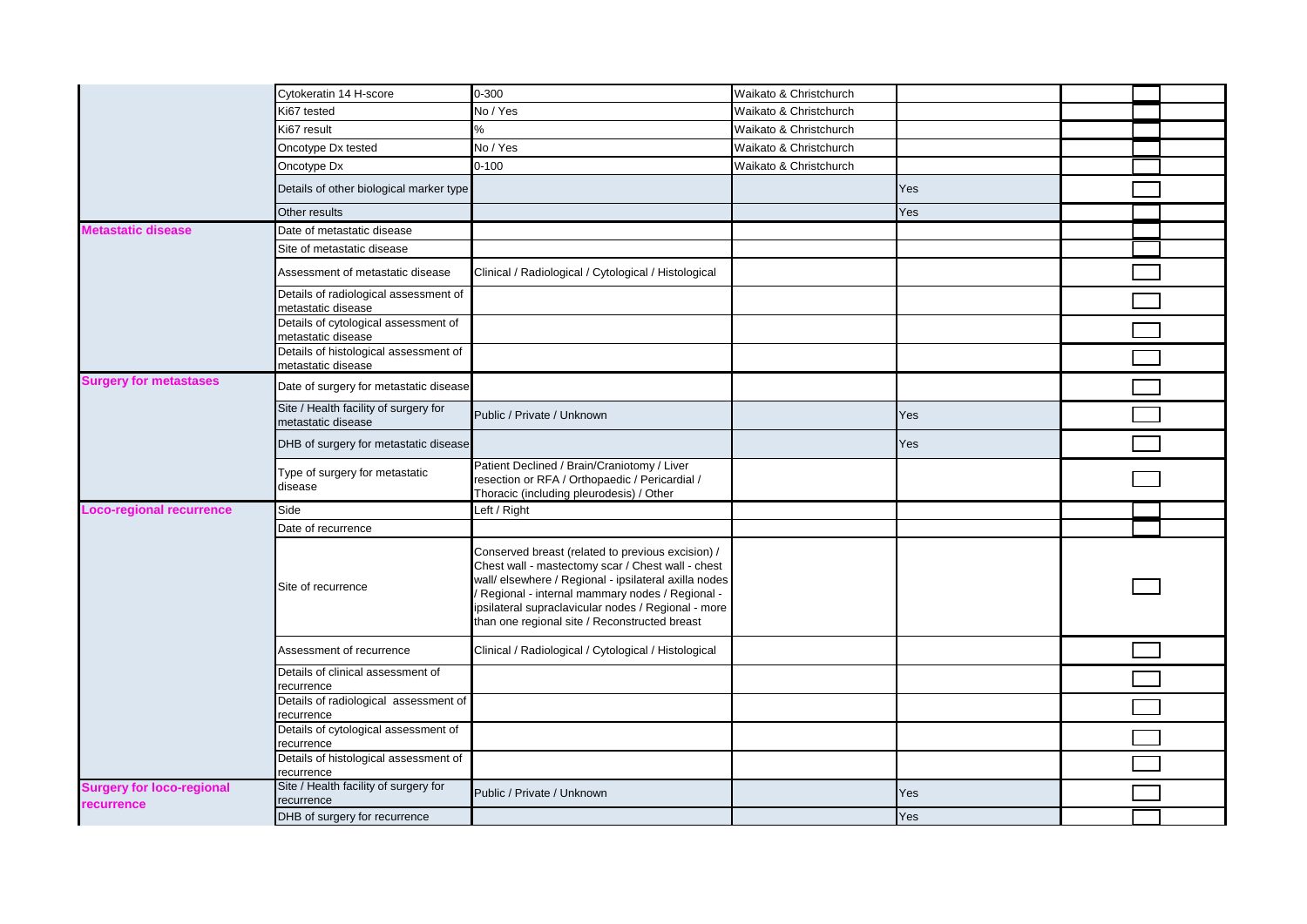| Date of surgery                    |                                                                                                                                                                                                                                                                        |              |  |  |
|------------------------------------|------------------------------------------------------------------------------------------------------------------------------------------------------------------------------------------------------------------------------------------------------------------------|--------------|--|--|
| Type of surgery for recurrence     | Conserved breast - wide excision / Conserved<br>breast - mastectomy / Chest wall - local excision /<br>Axilla - local excision / Axilla - axillary clearance /<br>Reconstructed breast / Reconstructed breast -<br>local excision / Patient declined / Other / Unknown |              |  |  |
| Pathology date                     |                                                                                                                                                                                                                                                                        |              |  |  |
| _aboratory                         |                                                                                                                                                                                                                                                                        |              |  |  |
| Invasive carcinoma                 | No / Yes                                                                                                                                                                                                                                                               |              |  |  |
| Invasive carcinoma grade           | 1/2/3/Not stated/unknown                                                                                                                                                                                                                                               |              |  |  |
| Invasive cancer size               | mm                                                                                                                                                                                                                                                                     |              |  |  |
| Metastatic                         | No / Yes                                                                                                                                                                                                                                                               |              |  |  |
| Margin excision                    | Positive / Negative                                                                                                                                                                                                                                                    |              |  |  |
| Nearest margin                     | mm                                                                                                                                                                                                                                                                     |              |  |  |
| Location of recurrence site        | Central / UOQ/Supero-lateral / UIQ/Supero-medial<br>LOQ/Infero-lateral / LIQ/Infero-medial / Axillary<br>tail / Unspecified/Unknown                                                                                                                                    |              |  |  |
| Axillary nodes present             | No / Yes                                                                                                                                                                                                                                                               |              |  |  |
| Total number of nodes removed      |                                                                                                                                                                                                                                                                        |              |  |  |
| Number of nodes involved by tumour |                                                                                                                                                                                                                                                                        |              |  |  |
| <b>DCIS</b>                        | No / Yes                                                                                                                                                                                                                                                               |              |  |  |
| Highest DCIS grade                 | Low / Intermediate / High / Not Stated                                                                                                                                                                                                                                 |              |  |  |
| DCIS tumour size                   | mm                                                                                                                                                                                                                                                                     |              |  |  |
| Lymphovascular invasion            | No / Yes                                                                                                                                                                                                                                                               |              |  |  |
| Oestrogen result                   | Negative / Positive                                                                                                                                                                                                                                                    |              |  |  |
| Oestrogen Allred score             | $0 - 8$                                                                                                                                                                                                                                                                | Christchurch |  |  |
| Oestrogen proportion staining      | %                                                                                                                                                                                                                                                                      |              |  |  |
| Oestrogen staining intensity       | Weak / Moderate / Strong                                                                                                                                                                                                                                               | Christchurch |  |  |
| Progesterone result                | Negative / Positive                                                                                                                                                                                                                                                    |              |  |  |
| Progesterone Allred score          | $0 - 8$                                                                                                                                                                                                                                                                | Christchurch |  |  |
| PR proportion staining             | $\%$                                                                                                                                                                                                                                                                   |              |  |  |
| PR staining intensity              | Weak / Moderate / Strong                                                                                                                                                                                                                                               | Christchurch |  |  |
| Last follow up date                |                                                                                                                                                                                                                                                                        |              |  |  |
| Procedures                         | Clinical examination / Mammography / Ultrasound<br>/ MRI / CT scan / Bone scan / PET scan / Other                                                                                                                                                                      |              |  |  |
| Current status of disease          | No evidence of disease / Evidence of disease /<br>Unknown                                                                                                                                                                                                              |              |  |  |

**Follow up**